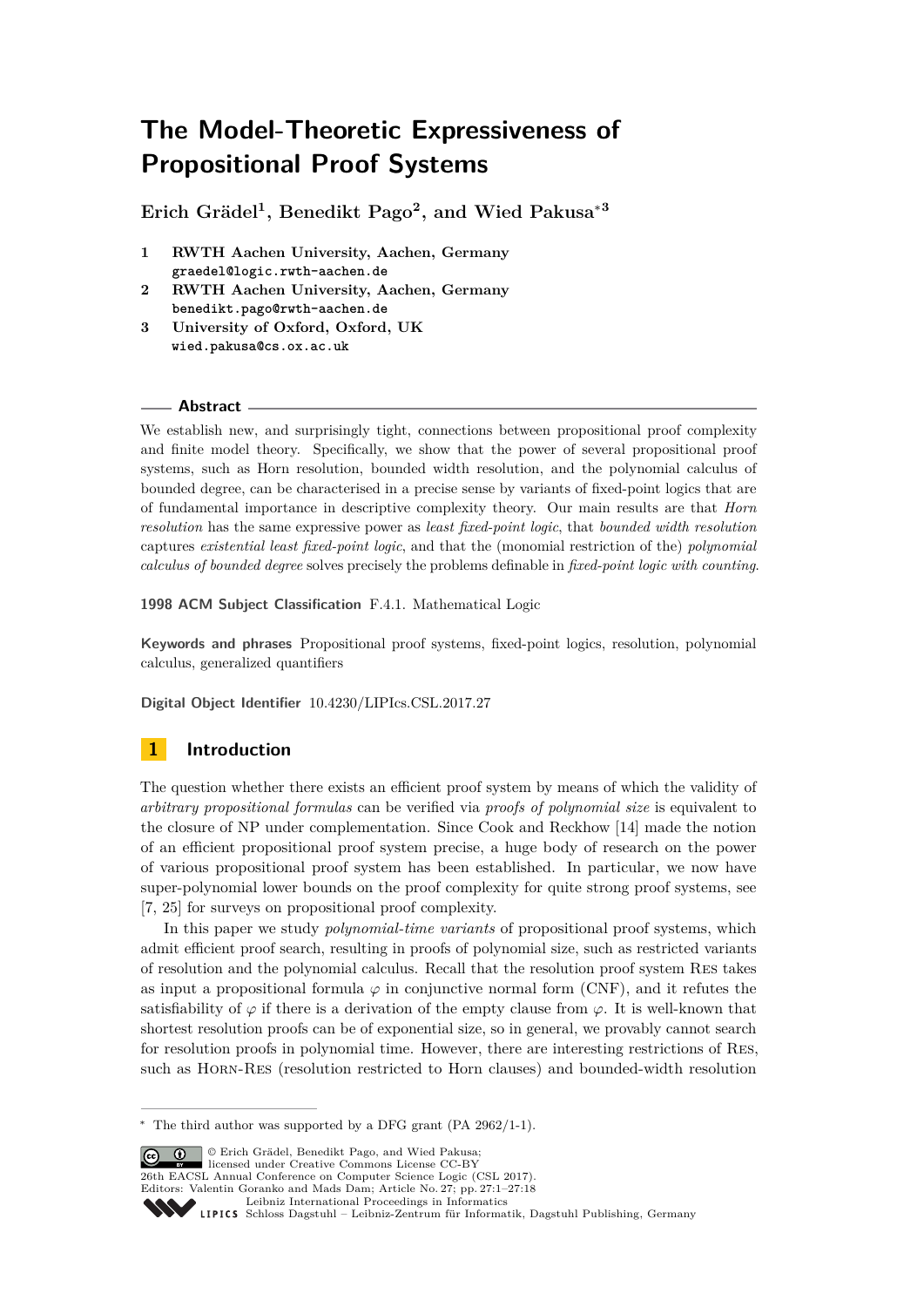## **27:2 The Model-Theoretic Expressiveness of Propositional Proof Systems**

 $k$ -Res (resolution restricted to clauses of size  $\leq k$ ) that do admit efficient proof search. Of course, unless  $P = NP$ , any proof system that admits efficient proof search is necessarily incomplete for full propositional logic. Nevertheless we can still prove interesting statements in such systems, and usually have completeness for relevant fragments of propositional logic, such as Horn-logic or 2-CNF. We can now try to solve algorithmic problems by reducing them to provability (or refutability) in some specific polynomial-time proof system, which, if it works successfully for all inputs, would give us a polynomial-time algorithm for the problem. Our goal is to understand how powerful this approach can be, depending on the specific proof system that we use.

Let us illustrate this by two concrete problems. First we consider *graph isomorphism*, a problem which is not known to be solvable in polynomial time although there is strong evidence that it is not NP-complete. Given two graphs  $G = (V, E)$  and  $H = (W, F)$  we ask whether there is a bijection  $\pi: V \to W$  such that  $\pi(E) = F$ . Of course, this can easily be encoded as the satisfiability problem of a propositional CNF-formula. First, for each pair of vertices  $v \in V$  and  $w \in W$  we introduce a variable  $X_{vw}$  with the intended meaning that  $X_{vw} = 1$  if  $\pi(v) = w$ . We add clauses  $\bigvee_{w \in W} X_{vw}$  for every  $v \in V$  and  $\bigvee_{v \in V} X_{vw}$  for every  $w \in W$  to ensure that every  $v \in V$  has an image and every  $w \in W$  has a preimage. Additionally we add for all  $v_1, v_2 \in V$  and  $w_1, w_2 \in W$  a clause  $\neg(X_{v_1w_1} \land X_{v_2w_2})$  in case that  $\{v_1 \mapsto w_1, v_2 \mapsto w_2\}$  is not a partial isomorphism. The resulting CNF-formula, denoted by Iso(*G, H*), is satisfiable if, and only if, the two graphs *G* and *H* are isomorphic. Following our reasoning from above, we can now use an efficient variant of resolution, or of a stronger proof system, and try to refute the satisfiability of the formula  $\text{Iso}(G, H)$ . If this is possible, then *G* are *H* are not isomorphic. Unfortunately, if we do not find a proof, then we are stuck, because it might still be the case that *G* and *H* are not isomorphic, but our proof system is not strong enough to show this. Hence, we get an efficient, sound, but not necessarily complete graph isomorphism test. The question how successful this approach is when based on resolution was studied by Toran in [\[26\]](#page-16-0). Unfortunately, he proved that shortest resolution proofs for graph non-isomorphism can be of exponential size (even for graphs with colour class size four). More recently, Grohe and Berkholz showed that also in the stronger system polynomial calculus (PC) one cannot obtain small proofs for graph non-isomorphism [\[9,](#page-15-3) [10\]](#page-15-4).

Our second example is directed graph reachability: Given a directed graph  $G = (V, E)$ with two distinguished vertices  $s, t \in V$ , we want to know whether there is a path from *s* to *t* in *G*. Again, it is easy to encode this as a satisfiability problem in propositional logic, by taking the conjunction of all implication clauses  $X_v \to X_w$ , for all edges  $(v, w) \in E$ , together with the two clauses  $1 \to X_s$  and  $X_t \to 0$ . Clearly the resulting formula NonReach( $G, s, t$ ) is unsatisfiable if, and only if, *t* is reachable from *s* in *G*. However, in clear contrast to the formulas  $Iso(G, H)$  from above, we can easily prove unsatisfiability for the formulas NonReach $(G, s, t)$  in efficient variants of resolution such as HORN-RES and  $k$ -RES for  $k \geq 2$ .

Our two examples demonstrate the following: while certain problems, such as directed graph reachability, allow for small and efficient resolution proofs, other problems, such as the graph isomorphism problem, provably require proofs of super-polynomial size even in quite strong proof systems. This leads to the main question that we want to address in this paper: is there a *classification* for those problems which can be solved in fundamental polynomialtime propositional proof systems such as Horn-Res, *k*-Res and degree-*k* (monomial)-PC, denoted by  $MON-PC_k$ . It came as a surprise to us that there is, indeed, a very clear and tight classification of the power of all of these proof systems in terms of definability in important fixed-point logics which are well-studied in the area of descriptive complexity theory.

Before we can state our results in detail, we have to explain what we mean by saying that a problem, such as directed graph reachability, can be solved by a propositional proof system PROP. As usual, each decision problem can be identified with a membership problem " $\mathfrak{A} \in \mathcal{K}$ ?"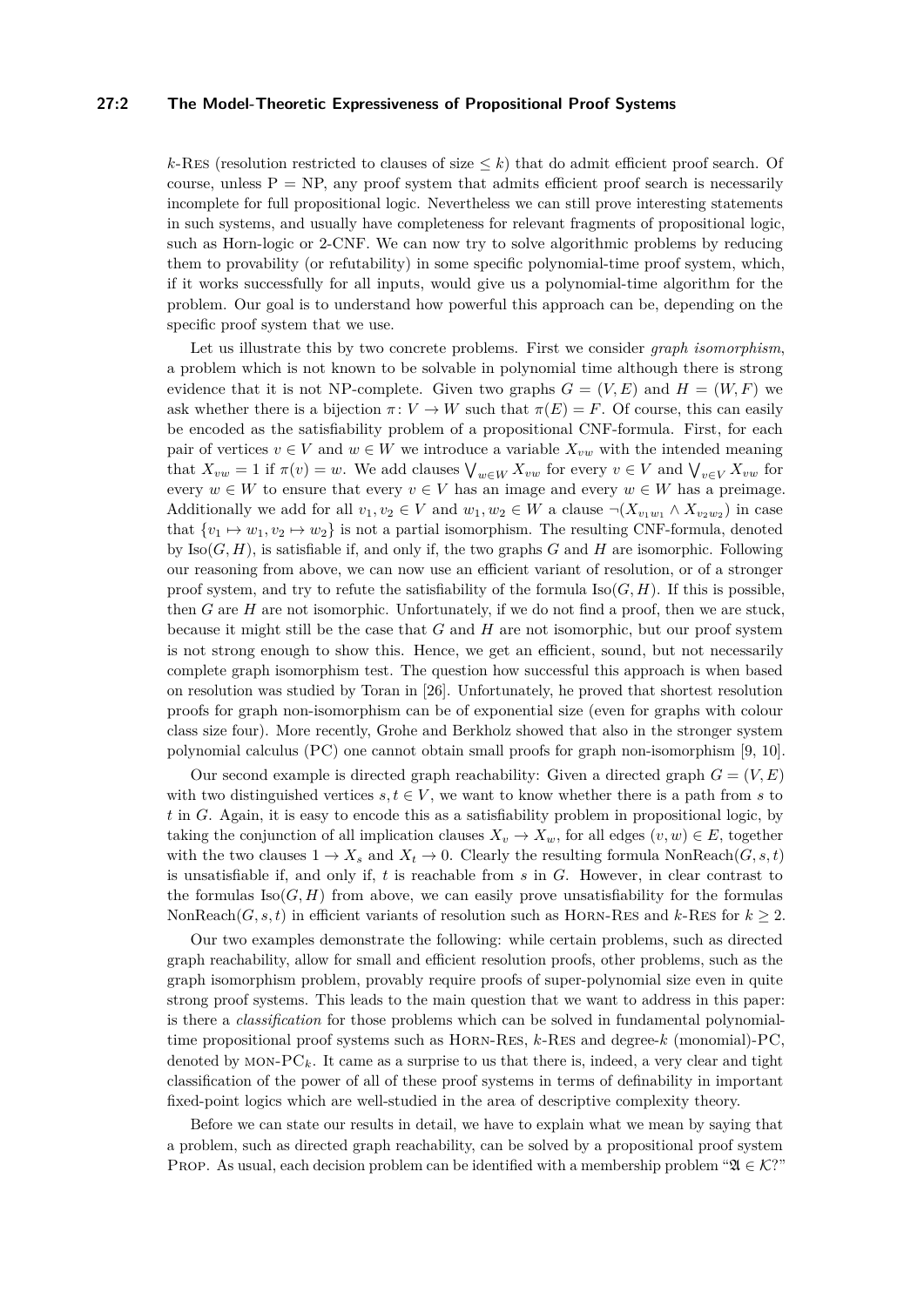for some class of structures  $K$ . For instance, the graph reachability problem from above is identified with the class  $\mathcal{K}_{\text{Reach}} = \{(V, E, s, t) : \text{there is a path from } s \text{ to } t \text{ in } G = (V, E)\}.$ Then we naturally want to say that a problem  $K$  can be solved by the proof system PROP if we can find a reduction function f which maps structures  $\mathfrak A$  to inputs  $f(\mathfrak A)$  for PROP such that  $\mathfrak{A} \in \mathcal{K}$  if, and only if, PROP can prove that  $f(\mathfrak{A})$  is not satisfiable. It is clear that we only want to allow *simple* reduction functions *f*, because otherwise the computation of the encoding could already contain part of the work to solve the problem. Coming from the area of finite model theory the obvious and natural formalisation for "*f* being simple" is to say that *f* is definable in *first-order logic* (FO). We introduce the precise technical definition of such reductions, which is the notion of a *first-order interpretation*, in Section [2.](#page-3-0) Note that for the two examples we discussed above the encoding functions are FO-definable.

Having established this definition it turns out that our classification problem is really about understanding the expressive power of the *Lindström extensions* of first-order logic by *generalised quantifiers* for propositional proof systems Prop. We denote these logics by FO(Prop). The basic idea of the logic FO(Prop) is just to extend first-order logic by new quantifiers  $\mathcal{Q}_{\text{PROP}}$  which are capable of simulating PROP. In other words, we just incorporate into first-order logic the power to simulate Prop in an explicit way. Note that the logics FO(Prop) are really nothing more than a formalisation of the concept of oracle Turing-machines with access to Prop in the world of first-order logic (the oracle calls to the proof system Prop correspond to applications of the new generalised quantifiers). Again, the precise technical definitions of the Lindström extensions FO(Prop) can be found in Section [2.](#page-3-0) Having defined these logics, we can now say that a problem  $K$  can be solved in a proof system Prop if, and only if, it is definable in FO(Prop). For instance, we saw that  $\mathcal{K}_{\text{Reach}} \in \text{FO}(\text{HORN-RES}) \cap \text{FO}(2-RES).$ 

We are prepared to state our main results in a formal way. We first look at the restrictions of resolution we mentioned before, HORN-RES and  $k$ -RES, for  $k \geq 2$ . It turns out that Horn-Res can solve precisely those problems which are definable in least-fixed point logic  $(LFP)$ , that is  $FO(HORN-RES) = LFP$ . This follows by the well-known result that the problem of computing winning positions in reachability games (known as GAME or alternating reachability) is complete for LFP with respect to FO-reductions. More interestingly, we proceed to show that  $k$ -Res, for every  $k \geq 2$ , is less powerful than HORN-RES. In fact,  $FO(2-RES) = FO(TC)$ , where  $FO(TC)$  is the extension of first-order logic by a transitive closure operator. Moreover, we prove that, for every  $k \geq 3$ ,  $FO(k-RES) = EFP$ , where EFP is the *existential* fragment of least fixed-point logic which is known to be a strict fragment of full least fixed-point logic. One can also show that the Lindström extensions for Horn resolution and width-*k* resolution have different structural properties. While for  $FO(HORN-RES)$  a single application of a  $Q_{HORN-RES}$  quantifier suffices to obtain the full expressive power, nesting of  $\mathcal{Q}_{k\text{-RES}}$  quantifiers is needed for the logics  $\text{FO}(k\text{-RES})$ . For lack of space, details will be deferred to the full version of this paper.

We then turn our attention to the monomial variant of the polynomial calculus (MON-PC), which is a proof system based on algebraic reasoning techniques. Its restriction to polynomials of degree at most  $k$ , denoted by MON- $PC_k$ , gives us an interesting polynomial-time proof system which is known to be much stronger than bounded-width resolution and Horn resolution. Accordingly, we can prove that the logic  $FO^+(MON-PC_k)$  is more powerful than all logics based on restrictions of resolution that we considered before. In fact, we show that  $FO^+(MON-PC_k)$ , for  $k \geq 2$ , has the same expressive power as fixed-point logic with counting (FPC) which is a very expressive logic well-studied in descriptive complexity theory [\[15,](#page-15-5) [23\]](#page-15-6) (here,  $FO<sup>+</sup>$  denotes the extension of FO by a numeric sort to match the setting of FPC).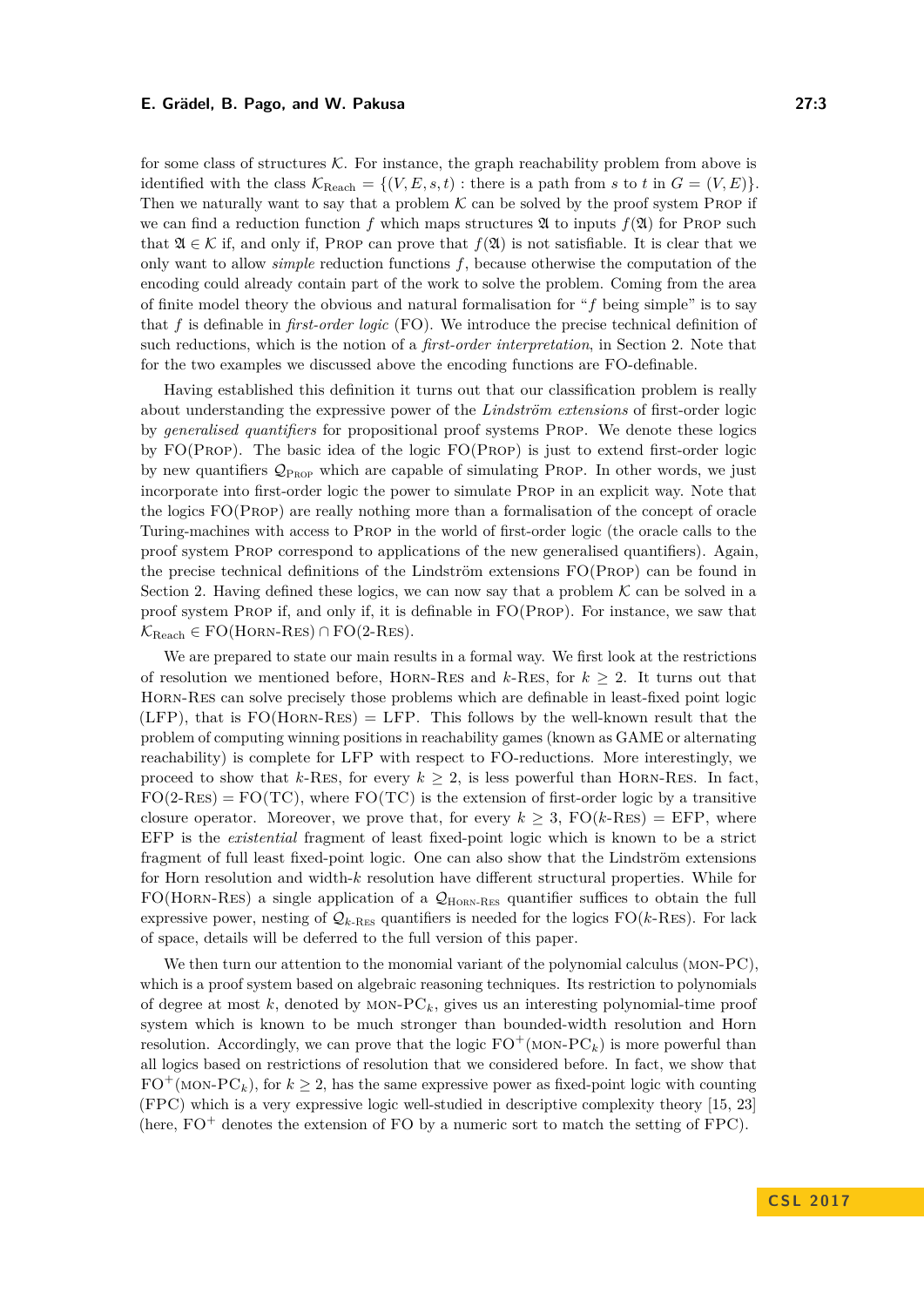## **27:4 The Model-Theoretic Expressiveness of Propositional Proof Systems**

Finally, we discuss applications of our model-theoretic characterisations of propositional proof systems. For instance, we can make statements about computational problems with regards to their solvability in one of these proof systems by using known (un-)definability results for fixed-point logics. Furthermore, we show how one can apply our logical characterisations of proof systems in order to transfer lower bounds from finite model theory to propositional proof complexity. In particular, we can easily reprove many lower bounds on the resolution sizes and widths for various families of propositional formulas.

**Related work.** Let us discuss some related work. The most relevant result to mention here is the elegant characterisation by Atserias and Dalmau of resolution width in terms of the number of pebbles required to win an existential pebble game played on a given CNF-formula and a structural encoding of truth assignments [\[2,](#page-15-7) [4\]](#page-15-8). This somehow resembles our result that bounded width resolution corresponds to *existential* least fixed-point logic. Using their game-theoretic characterisation, Atserias and Dalmau can reprove many of the known lower bounds on resolution width. Again, this is similar to the applications we give in Section [5.1.](#page-12-0)

However, what makes our setting different from the approach of Atserias and Dalmau is that we always consider the power of proof systems only *up to logical reductions*. This reflects, for example, in our result saying that  $FO(3-RES) = FO(4-RES)$ , i.e. that 3-RES has the same expressive power as 4-Res. But, certainly, this only holds if we allow first-order reductions to transform inputs between 4-Res and 3-Res. Hence, we obtain a much less precise characterisation of resolution width. However, we think that the main advantage of our approach is its robustness. For instance, in the situation of lower bound proofs, we can avoid playing pebble games directly on the inputs to proof systems, such as CNF-formulas, but instead it suffices to play suitable games on pairs of structures in which these inputs interpret. This can make the description of winning strategies much simpler. Furthermore, our setting allows us to prove lower bound results much more independently from a concrete encoding of a problem, because of the fact that our logics are closed under logical interpretations, cf. discussion on the graph isomorphism problem in Section [5.1.](#page-12-0) Indeed, we can obtain lower bounds not only for one concrete family of inputs, but for any other family to which this family reduces to. For example, it is easy to see that our arguments in Corollary [20](#page-14-0) about the lower bound for the 3-colourability problem actually go through for *any* other family of *k*-CNF-formulas to which one can reduce, in first-order logic say, the problem of solving a linear equation system over the two-element field (in which each equation has at most three variables) by using k-CNF-formulas with linearly many propositional variables.

Besides this, we want to mention the series of papers [\[5,](#page-15-9) [9,](#page-15-3) [22,](#page-15-10) [21\]](#page-15-11) which establish surprisingly tight connections between the equivalence of graphs in counting logic and their indistinguishability by linear programming techniques (Sherali-Adams relaxiations of graph isomorphism polytopes) and algebraic propositional proof system. Similar to our applications, these results also allow the transfer of lower bounds from finite model theory to get lower bounds on proof complexity. In particular, we use notions and ideas of [\[9\]](#page-15-3) in Section [4.](#page-7-0)

# <span id="page-3-0"></span>**2 Preliminaries**

**Logical interpretations and Lindström quantifiers.** Let  $\mathcal{L}$  be a logic and  $\sigma$ ,  $\tau$  be signatures with  $\tau = \{S_1, ..., S_\ell\}$ . Let  $s_i$  denote the arity of  $S_i$ . An  $\mathcal{L}[\sigma, \tau]$ -*interpretation* is a tuple

$$
I(\overline{z})=(\varphi_{\delta}(\overline{x},\overline{z}),\varphi_{\approx}(\overline{x}_1,\overline{x}_2,\overline{z}),\varphi_{S_1}(\overline{x}_1,...,\overline{x}_{s_1},\overline{z}),...,\varphi_{S_\ell}(\overline{x}_1,...,\overline{x}_{s_\ell},\overline{z}))
$$

where  $\varphi_{\delta}, \varphi_{\approx}, \varphi_{S_1}, ..., \varphi_{S_\ell} \in \mathcal{L}[\sigma]$  and  $\overline{x}, \overline{x}_1, ..., \overline{x}_{s_\ell}$  are tuples of pairwise distinct variables of the same length *d* and  $\overline{z}$  is a tuple of variables pairwise distinct from the *x*-variables. We call *d* the *dimension* and  $\overline{z}$  the *parameters* of  $\mathcal{I}(\overline{z})$ .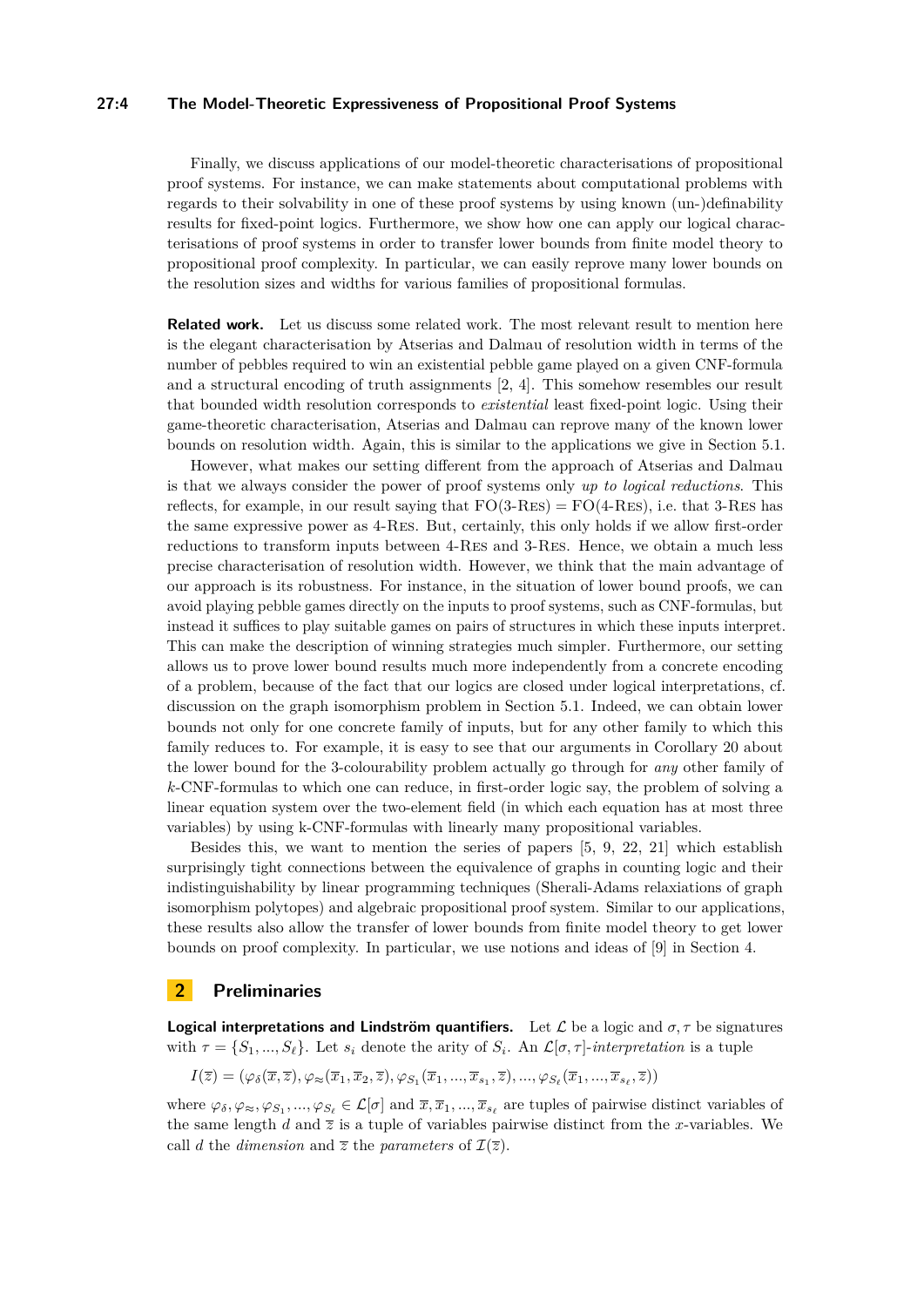A *d*-dimensional  $\mathcal{L}[\sigma, \tau]$ -interpretation  $\mathcal{I}(\overline{z})$  defines a partial mapping  $\mathcal{I}: Str(\sigma, \overline{z}) \rightarrow$ *Str*( $\tau$ ) in the following way: For  $(\mathfrak{A}, \overline{z} \mapsto \overline{a}) \in Str(\sigma, \overline{z})$  we obtain a *τ*-structure **B** over the universe  $\{\bar{b} \in A^d \mid \mathfrak{A} \models \varphi_\delta(\bar{b}, \bar{a})\}$ , setting  $S_i^{\mathfrak{B}} = \{(\bar{b}_1, ..., \bar{b}_{s_i}) \in B^{s_i} \mid \mathfrak{A} \models \varphi_{S_i}(\bar{b}_1, ..., \bar{b}_{s_i}, \bar{a})\}$ for each  $S_i \in \tau$ . Moreover let  $\mathcal{E} = \{(\bar{b}_1, \bar{b}_2) \in A^d \times A^d \mid \mathfrak{A} \models \varphi_{\approx}(\bar{b}_1, \bar{b}_2, \bar{a})\}$ . Now we define

$$
\mathcal{I}(\mathfrak{A},\overline{z}\mapsto\overline{a}):=\begin{cases} \mathfrak{B}/\mathcal{E} & \text{if } \mathcal{E} \text{ is a congruence relation on } \mathfrak{B} \\ \text{undefined} & \text{otherwise.} \end{cases}
$$

We say that  $\mathcal I$  interprets  $\mathfrak{B}/\mathcal{E}$  in  $\mathfrak{A}$ .

Let  $\mathcal{L}$  be a logic and  $\mathcal{K} \subseteq Str(\tau)$  a class of  $\tau$ -structures with  $\tau = \{S_1, ..., S_\ell\}$ . The *Lindström extension*  $\mathcal{L}(\mathcal{Q}_{\mathcal{K}})$  of  $\mathcal{L}$  by *Lindström quantifiers* for the class  $\mathcal{K}$  is obtained by extending the syntax of  $\mathcal L$  by the following formula creation rule:

Let  $\varphi_{\delta}, \varphi_{\approx}, \varphi_{S_1}, ..., \varphi_{S_{\ell}}$  be formulas in  $\mathcal{L}(\mathcal{Q}_{\mathcal{K}})$  that form an  $\mathcal{L}[\sigma, \tau]$ -interpretation  $\mathcal{I}(\overline{z})$ . Then  $\psi(\overline{z}) = \mathcal{Q}_\mathcal{K} \mathcal{I}(\overline{z})$  is a formula in  $\mathcal{L}(\mathcal{Q}_\mathcal{K})$  over the signature  $\sigma$ , with  $(\mathfrak{A}, \overline{z} \mapsto \overline{a}) \models \mathcal{Q}_{\mathcal{K}} \mathcal{I}(\overline{z})$ , if, and only if,  $\mathfrak{B} := \mathcal{I}(\mathfrak{A}, \overline{z} \mapsto \overline{a})$  is defined and  $\mathfrak{B} \in \mathcal{K}$ .

**Fixed-point logic with counting.** We assume that the reader is familiar with least fixedpoint logic, denoted LFP. In finite model theory, a very important extension of LFPis fixed-point logic with counting, FPC. FPC is evaluated on *two-sorted structures*. For any finite, one-sorted  $\sigma$ -structure  $\mathfrak A$  with universe A, we define the two-sorted extension  $\mathfrak{A}^+ := \mathfrak{A} \cup \{0, ..., |A|\}; <$ , where  $\lt$  is the canonical ordering on  $\{0, ..., |A|\}.$  We call the thus extended vocabulary  $\sigma^+$ . The elements of *A* form the *point sort* and  $\{0, ..., |A|\}$  is called the *numeric sort*. Fixed-point logic with counting (FPC) is the extension of least-fixed point logic over such two-sorted structure by counting quantifiers, so that we have formulas  $\exists^{\geq \lambda} x \varphi$ , where  $\lambda$  is a numeric variable, saying that there exist at least  $\lambda$  many points  $a \in A$ making  $\varphi$ (*a*) true. The importance of FPC comes from the fact that it can express many fundamental algorithmic techniques and comes very close to being a logic for polynomial time. For more details on FPC, we refer to [\[15,](#page-15-5) [24\]](#page-15-12).

**Representing propositional formulas as relational structures.** Propositional formulas (in CNF) can be represented as structures of some fixed vocabulary in several ways. We shall briefly discuss two possibilities. Since these, and others, are mutually interpretable into each other by simple formulas, it does not really matter which representation we choose; the corresponding Lindström extensions of FO will all have the same expressive power. Perhaps the most obvious representation of a CNF-formula  $\psi$  as a structure  $\mathfrak{A}(\psi)$  is based on the vocabulary  $\{C, V, P, N\}$ ; the universe of  $\mathfrak{A}(\psi)$  consists of the variables and the clauses of  $\psi$ , the monadic relations *V* and *C* identify the variables and clauses, respectively, and the binary relations *P* and *N* specify which variables appear positively and negatively in which clauses; so *Pvc* is true in  $\mathfrak{A}(\psi)$  if the variable *v* appears positively in the clause *c*, and analogously for *N*. A different representation, that sometimes leads to more elegant logical descriptions works with the set *L* of literals and with a self-inverse bijection  $\neg: L \to L$ , so that  $\psi$  would be represented by  $\mathfrak{A}(\psi) = (A, C, L, \neg, \in)$  where A is the set of clauses and literals,  $\neg(x)$  is the complementary literal to *x*, and  $x \in c$  means that the literal *x* occurs in the clause *c*.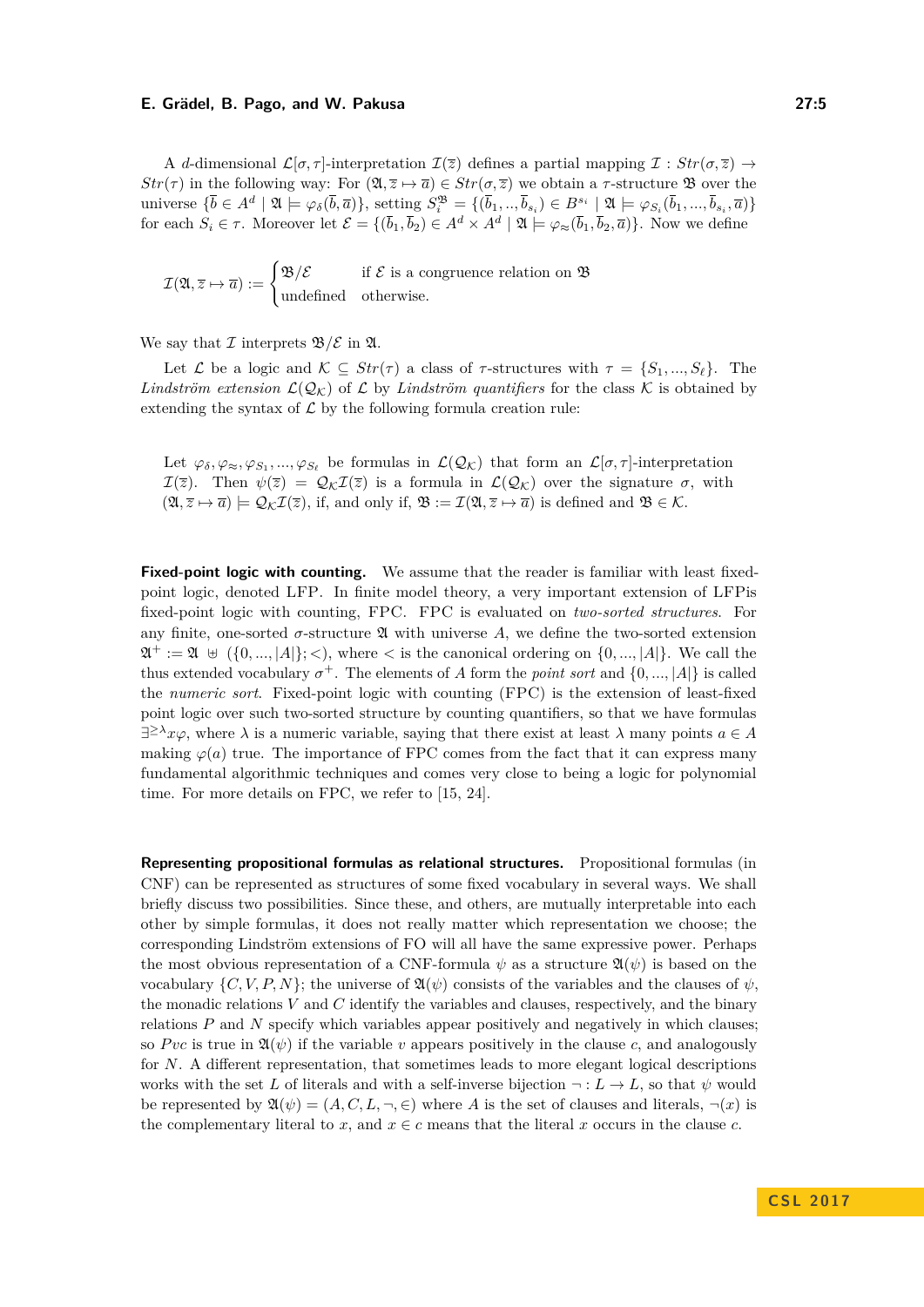# **3 Resolution and Fixed-Point Logics**

## **3.1 Horn Resolution captures Least Fixed-Point Logic**

Let posLFP be the fragment of LFP-formulas that are in negation normal form (i.e. negation is applied only to input atoms), in which each fixed-point variable is bound only once, and that do not make use of greatest fixed points. Further, let  $EFP<sub>0</sub>$  be the basic existential fragment of LFP; it consists of those formulas in posLFP whose quantifiers are all existential.

It is known that, on finite structures (but not in general), every LFP-formula can be effectively translated into an equivalent one in posLFP. On the other side  $EFP<sub>0</sub>$  is strictly weaker; it has the same expressive power as Datalog with negation of input atoms.

<span id="page-5-0"></span>**► Theorem 1.** For every  $\varphi \in \text{posLFP}[\tau]$  there is a first-order interpretation  $I_{\varphi}$  that maps *finite*  $\tau$ -structures to propositional Horn formulas  $\psi_{\mathfrak{A},\varphi}$  such that  $\mathfrak{A} \models \varphi$  *if, and only if,*  $\psi_{\mathfrak{A},\varphi}$ *is unsatisfiable. Further, if*  $\varphi$  *is in* EFP<sub>0</sub> *then all clauses in*  $\psi_{\mathfrak{A},\varphi}$  *have width at most three.* 

**Proof.** Fix a formula  $\varphi \in \text{posLFP}[\tau]$ . For every finite  $\tau$ -structure  $\mathfrak{A}$ , with universe A, we construct the propositional Horn formula  $\psi_{\mathfrak{A},\varphi}$  as follows. An *instantiated subformula* of  $\varphi$  is an expression  $\beta(\bar{a})$  which is obtained by taking some subformula  $\beta(\bar{x})$  of  $\varphi$  and by instantiating every free variable x by some element  $a \in A$ . We now take for every instantiated subformula  $\beta$  of  $\varphi$  a propositional variable  $X_{\beta}$ , and inductively define a set  $C(\mathfrak{A}, \varphi)$  of clauses as follows.

- **1.** If  $\beta$  is a  $\tau$ -literal then we add  $1 \to X_\beta$  in case that  $\mathfrak{A} \models \beta$  and  $X_\beta \to 0$  in case  $\mathfrak{A} \not\models \beta$ .
- **2.** If  $\beta = \eta \vee \vartheta$  we add the clauses  $X_n \to X_\beta$  and  $X_\vartheta \to X_\beta$ .
- **3.** If  $\beta = \eta \wedge \vartheta$  we add the clause  $X_{\eta} \wedge X_{\vartheta} \rightarrow X_{\beta}$ .
- **4.** If  $\beta = \exists x \eta(x)$  then we add all clauses  $X_{\eta(a)} \to X_{\beta}$  for  $a \in A$ .
- **5.** If  $\beta = \forall x \eta(x)$  then we add the clause  $(\bigwedge_{a \in A} X_{\eta(a)}) \to X_{\beta}$ .
- **6.** If  $\beta = [\textbf{Ifp } Rx \cdot \eta](\overline{a})$  or  $\beta = R\overline{a}$ , then we add the clause  $X_{\eta(\overline{a})} \to X_{\beta}$ .

By induction, it readily follows that the minimal model of all these clauses sets the variable  $X_\beta$  to true if, and only if  $\mathfrak{A} \models \beta$  (with fixed-point variables interpreted by their least fixed-point on  $\mathfrak{A}$ ). Let now  $\psi_{\mathfrak{A},\varphi}$  be defined as the conjunction of all clauses in  $C(\mathfrak{A},\varphi)$ together with  $X_{\varphi} \to 0$ . Then  $\psi_{\mathfrak{A},\varphi}$  is unsatisfiable if, and only if,  $\mathfrak{A} \models \varphi$ .

We observe that the only clauses of size larger than three are those coming from universal quantifiers. Hence, if there are no universal quantifiers, the formula only has clauses of size at most three. Finally it is clear that, for every fixed  $\varphi \in \text{posLFP}[\tau]$ , we can interpret (a representation of) the formula  $\psi(\mathfrak{A}, \varphi)$  inside  $\mathfrak{A}$ , by using an FO-interpretation  $I_{\varphi}$ .

This shows that LFP  $\leq$  FO(HORN-RES). Actually we established a stronger result.

<span id="page-5-1"></span>**► Theorem 2.** For every formula  $\varphi \in \text{LFP}$  there exists a first-order interpretation  $J_{\varphi}$  such *that*  $Q_{\text{HORN-RES}}(J_{\varphi})$  *is equivalent to*  $\varphi$  *on finite structures. In particular, each* LFP*-formula can be translated into an equivalent* FO(Horn-Res)*-formula with a single application of the generalised quantifier*  $Q_{\text{HORN-RES}}$ .

We are ready to prove that FO(Horn-Res) has the same expressive power as LFP.

 $\blacktriangleright$  **Theorem 3.** On finite structures, LFP = FO(HORN-RES).

It remains to show that  $FO(HORN-RES) \leq LFP$ , that is we have to express Horn resolution in LFP. Recall that a propositional Horn formula *ψ* admits a derivation of the empty clause if, and only if,  $\psi$  contains a clause in which all variables appear negatively,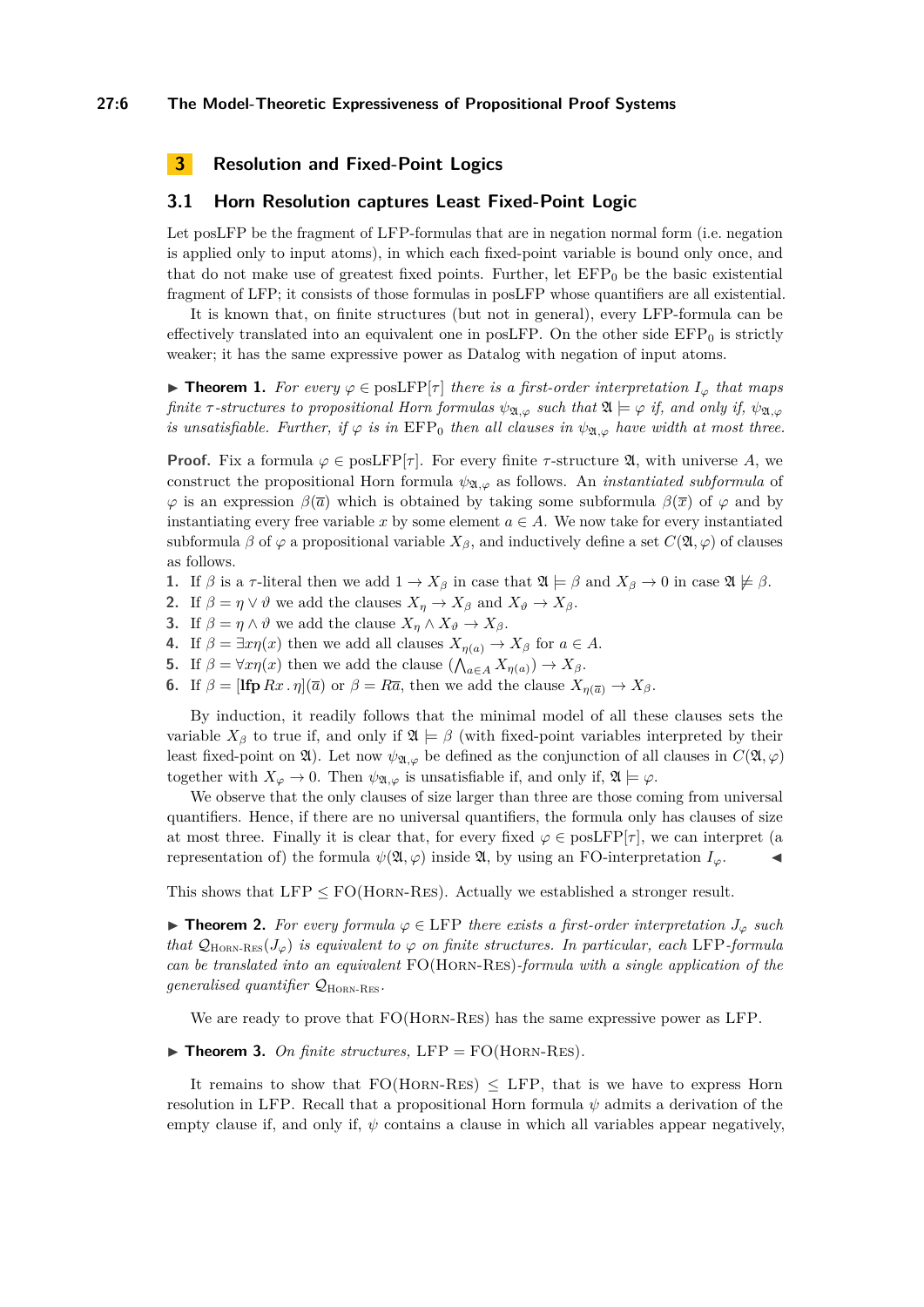written  $X_1 \n\t\ldots X_k \to 0$ , such that all unit clauses  $\{X_i\}$  for  $i = 1, \ldots, k$  can be derived from  $\psi$ by Horn resolution.

Let  $\psi$  be presented as a structure  $\mathfrak{A}(\psi)$  with universe  $C \cup V$  and vocabulary  $\{C, V, P, N\}$ . Let *D* be the set of variables  $v \in V$  such that the clause  $\{v\}$  can be derived from  $\psi$  by Horn resolution. Then  $\psi$  is unsatisfiable if, and only if,  $\mathfrak{A}(\psi) \models \exists c(Cc \land \neg \exists xPx \land \forall x(Nxc \to Dx)).$ The set *D* is definable by the LFP-formula  $[\mathbf{Ifp} Dx \cdot \exists c(Pxc \land \forall y (Nyc \rightarrow Dy)](x)$ .

## **3.2 Bounded Width Resolution and Existential Least Fixed-Point Logic**

Intuitively, *existential least fixed-point logic* (EFP) extends  $EFP_0$  by stratified negation. This means that it permits fixed-point formulas over existential formulas which may depend on closed fixed-point relations, defined in a lower stratum, and these can be used also in negated form. Thus, negation (and hence, implicitly, also universal quantifiers) are present in a limited form, but least fixed-point recursions may never go through negation or universal quantification. In fact, EFP is equivalent to Stratified Datalog.

**Definition 4.** Existential fixed-point logics EFP :=  $\bigcup_{\ell \geq 0} EFP_{\ell}$  generalises EFP<sub>0</sub> as follows. The stratum  $EFP_{\ell+1}$  is the closure under disjunction, conjunction and existential quantification of formulas of form  $[\mathbf{Ifp} R\overline{x}.\exists \overline{y}\varphi(R,\overline{x},\overline{y})](\overline{x})$  where  $\varphi(R,\overline{x},\overline{y})$  is obtained from a quantifier-free formula, that may contain positive and negative occurrences of additional relations  $S_1, \ldots, S_m$ , by substituting these relations by formulas from  $EFP_\ell$ .

Notice that first-order logic FO is contained in EFP, but not in any bounded level  $EFP_\ell$ . because every quantifier alternation in FO must be simulated by an additional level of stratified negation. For the same reason EFP, but none of its levels  $EFP_\ell$ , is closed under first-order operations. As a consequence of Theorem [1](#page-5-0) we can infer

#### $\blacktriangleright$  **Theorem 5.** *On finite structures,*  $EFP \leq FO(3-RES)$ *.*

**Proof.** Theorem [1](#page-5-0) directly establishes this for  $EFP<sub>0</sub>$ . So assume that the claim is established for  $EFP_\ell$ . Every formula in  $EFP_{\ell+1}$  can be written as an  $EFP_0$ -formula over predicates that are  $EFP_{\ell}$ -definable. Hence, by applying Theorem [1](#page-5-0) once more, it can be rewritten as an FO(3-Res)-formula over predicates that are themselves definable in FO(3-Res). Since Lindström extensions of FO are closed under nesting of generalised quantifiers, it follows that also  $\text{EFP}_{\ell+1} \leq \text{FO}(3\text{-Res}).$ 

We require clauses of width 3 for translating EFP-formulas into Horn formulas. In fact, if we restrict to clauses of width 2, then we obtain the power of first-order logic with a transitive closure operator FO(TC). This immediately follows from the fact that satisfiability of 2-CNF formulas reduces to graph reachability, and from the reduction of graph reachability to the non-satisfiability problem for a 2-CNF formula that we described in the introduction.

 $\blacktriangleright$  **Theorem 6.** *It holds that*  $FO(2-RES) = FO(TC)$ *.* 

**Simulating bounded width resolution in EFP.** To describe resolution of width *k*, for any fixed  $k \geq 1$ , in EFP, we shall use the representation of CNF-formula  $\psi$  by structures  $\mathfrak{A}(\psi) = (A, C, L, \neg, \in)$  where C is the set of clauses and L is the set of literals, and the universe is  $A = C \cup L \cup \{0\}$ . Further we shall describe the set of all derivable clauses of size at most *k* as a *k*-ary relation  $D \subseteq (L \cup \{0\})^k$ , that contains those *k*-tuples  $(x_1, \ldots, x_k)$  for which  $\{x_i : i \leq k, x_i \neq 0\}$  is a clause that is derivable from  $\psi$ . This relation *D* is defined by a fixed-point formula  $[\mathbf{Ifp}\,D\overline{x}\,.\,\varphi(D,\overline{x})](\overline{x})$  where  $\varphi(D,\overline{x})$  expresses the following. Either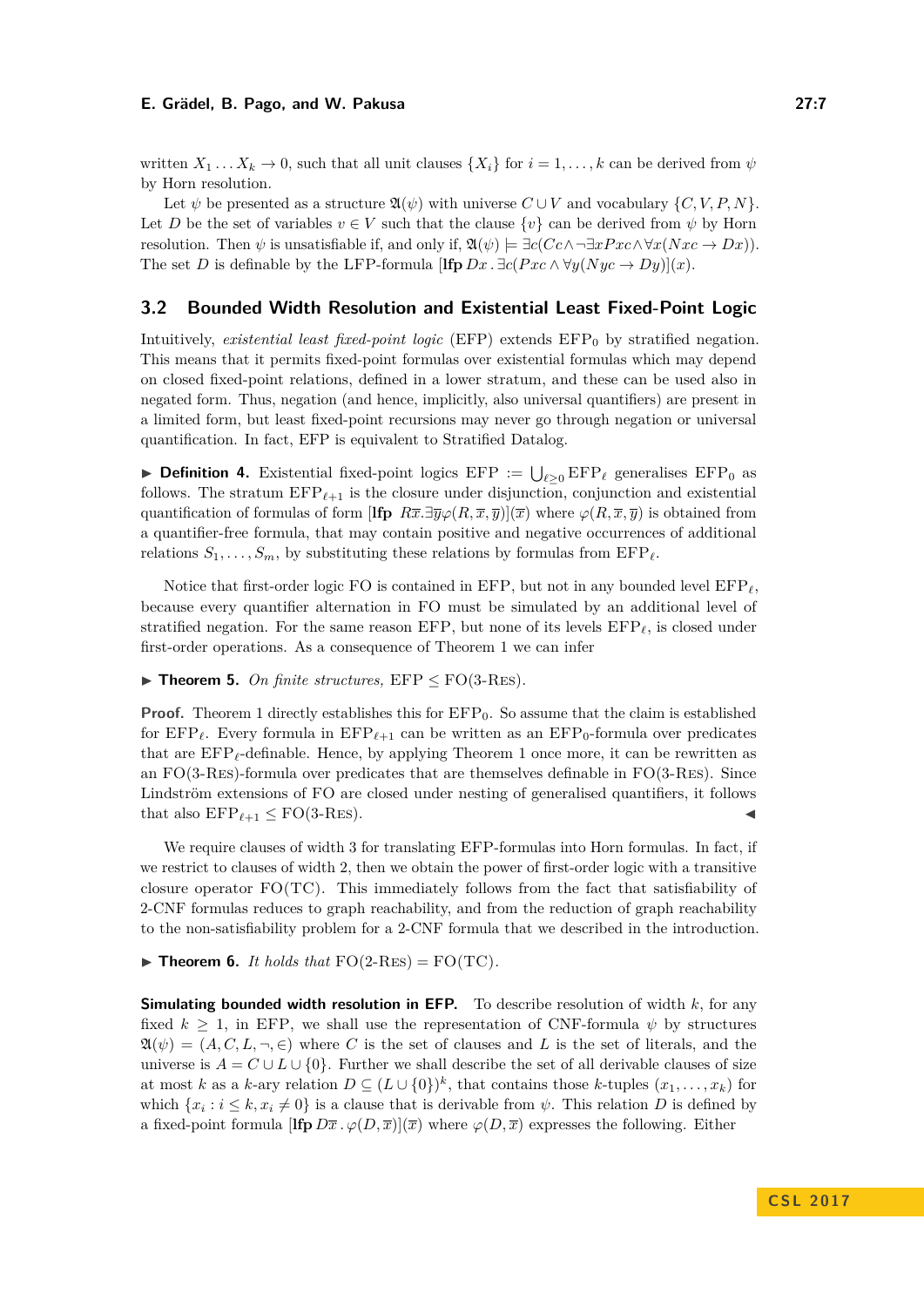## **27:8 The Model-Theoretic Expressiveness of Propositional Proof Systems**

- **1.** there exists a clause  $c \in C$  such that  $c = \{x_1, \ldots, x_k\} \setminus \{0\}$ , or
- **2.** there exist tuples  $\overline{y}, \overline{z} \in D$  such that, for some *i, j*, the literal  $z_j$  is the negated literal to  $y_i$ , and  $(\{y_1, \ldots, y_k\} \cup \{z_1, \ldots, z_k\}) \setminus \{y_i, z_j, 0\} = \{x_1, \ldots, x_k\} \setminus \{0\}.$

When spelling out these equations in first-order logic, we can express  $\varphi(\overline{x}, D)$  by an existential FO-formula  $\exists \overline{y} \alpha(\overline{x}, \overline{y}, D, Q)$  where *Q* is FO-definable by a formula (with quantifier prefix  $\exists^* \forall$ ) that does not depend on *D*. This yields a formula in EFP<sub>1</sub>. Since EFP is closed under FO-operations, this proves

<span id="page-7-1"></span>▶ **Theorem 7.** *On finite structures,*  $FO(k-RES)$  ≤ EFP *for all*  $k \in \mathbb{N}$ *.* 

## <span id="page-7-0"></span>**4 The Monomial-PC and Fixed-Point Logic with Counting**

We turn our attention to the *monomial-PC* (MON-PC). The monomial-PC is a propositional proof system that is based on algebraic reasoning techniques and which lies between the *Nullstellensatz* proof system and the *polynomial calculus* (PC). It was introduced by Berkholz and Grohe in [\[9\]](#page-15-3) in order to characterise the power of an important graph isomorphism test, the Weisfeiler-Lehman method, in terms of propositional proof complexity. We show in this section that the monomial-PC has precisely the same expressive power as fixed-point logic with counting (FPC), which is a natural and powerful logic of great importance in the area of descriptive complexity theory.

## **4.1 The Monomial-PC**

We start with background on the polynomial calculus and its variant, the monomial-PC. Both systems refute the solvability of a given set of *(multivariate) polynomial equations* over some field  $\mathbb F$  using proof rules that manipulate such equations. In this paper,  $\mathbb F$  will always be the field of rationals  $\mathbb{Q}$ . We denote by  $\mathbb{Q}[X]$  the ring of polynomials in variables  $X_i$ ,  $j \in J$ , for some (unordered) index set *J* and with coefficients in  $\mathbb{Q}$ . For a multi-index  $\alpha: J \to \mathbb{N}$  we let the *monomial*  $X^{\alpha}$  be defined as  $X^{\alpha} = \Pi_{j \in J} X_j^{\alpha(j)}$ . Then polynomials  $f \in \mathbb{Q}[\vec{X}]$  can be written as  $f = \sum_{\alpha} f_{\alpha} \cdot X^{\alpha}$  where the  $f_{\alpha} \in \mathbb{Q}$  are coefficients from the field  $\mathbb{Q}$  and such that  $f_{\alpha} \neq 0$  for finitely many *α* only. The *degree* deg( $X^{\alpha}$ ) of a monomial  $X^{\alpha}$  is defined as  $|\alpha| = \sum_{j \in J} \alpha(j)$ , and the degree of a polynomial is defined as the maximal degree of its monomials. A *polynomial equation* is an equation of the form  $f = 0$  for a polynomial  $f \in \mathbb{Q}[\vec{X}]$ . For better readability, we usually omit the equality " $= 0$ " when we specify polynomial equations, that is we identify polynomials  $f \in \mathbb{Q}[\vec{X}]$  with the corresponding normalised polynomial equations  $f = 0$ . A *system of polynomial equations* is a set  $P = \{f_i : i \in I\}$  consisting of polynomials  $f_i \in \mathbb{Q}[\vec{X}]$  for all  $i \in I$  where *I* is an (unordered) index set. A *solution* of  $P$  is a common zero  $\overline{a} \in \mathbb{Q}^J$  of all polynomials in  $\mathcal{P}$ . In what follows, we only consider systems  $\mathcal{P} = \{f_i : i \in I\}$ which contain for every variable  $X = X_j$ ,  $j \in J$ , the polynomial equation  $(X^2 - X) = 0$ . The axioms  $(X^2 - X) = 0$  enforce that each variable  $X = X_j$ ,  $j \in J$ , can only take values 0 or 1.

The polynomial calculus is based on the following result from algebra which is known as *Hilbert's Nullstellensatz*. It says that the non-solvability of the system  $\mathcal{P} = \{f_i : i \in I\}$ is equivalent to the existence of polynomials  $g_i \in \mathbb{Q}[\vec{X}], i \in I$ , such that  $\sum_{i \in I} g_i \cdot f_i = 1$ . The polynomials  $g_i$  are called a *Nullstellensatz refutation* for the system  $P$ . The idea of the polynomial calculus is to search for such polynomials  $g_i$  in a sequential way.

▶ **Definition 8.** The axioms and inference rules of *polynomial calculus* (PC) are as follows.

$$
\frac{p \in \mathcal{P}}{p} \text{ (Axioms)} \qquad \frac{f}{Xf} \text{ (Multiplication)} \qquad \frac{g \ f}{ag + bf} \text{ (Linear combinations)}
$$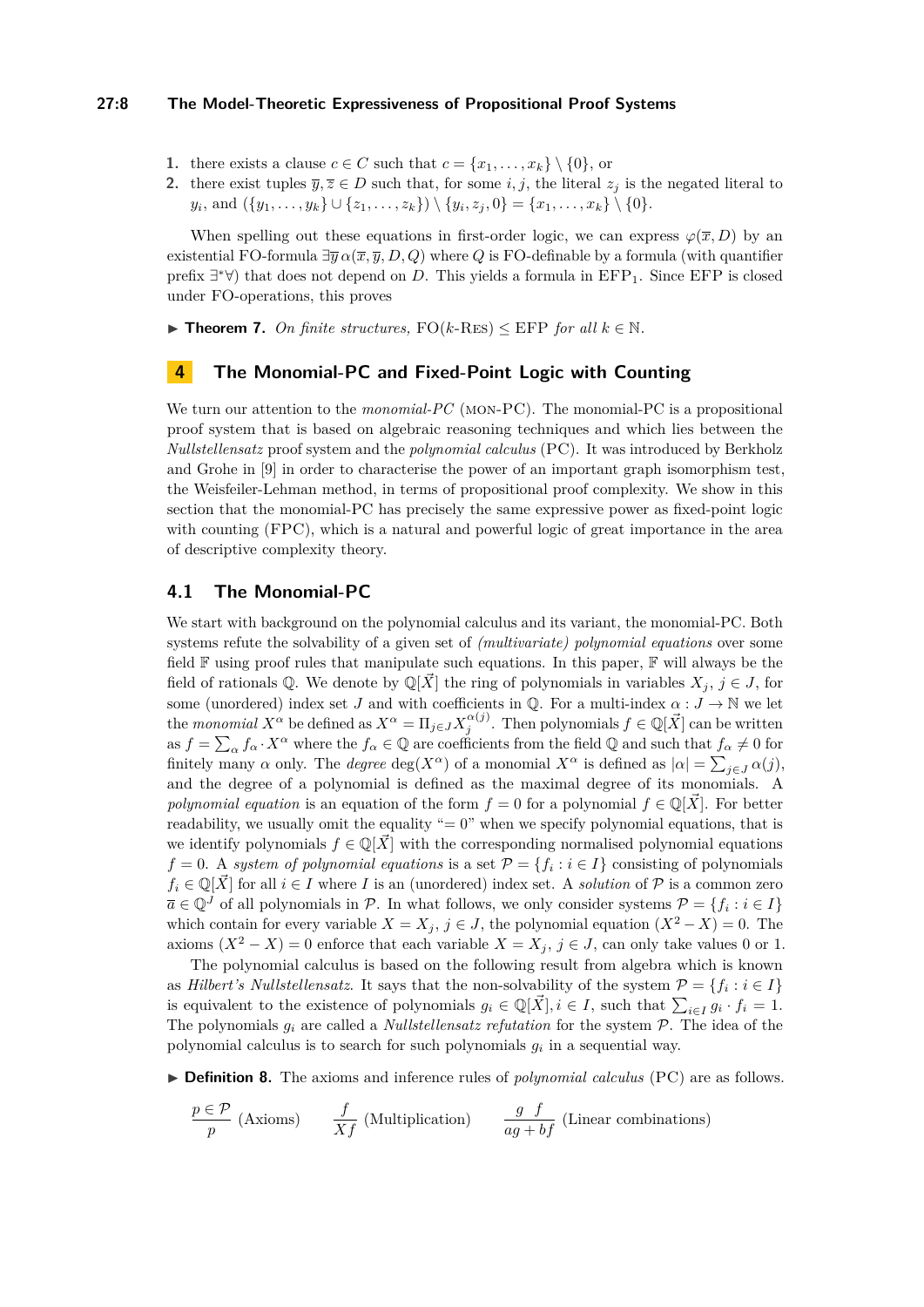The *monomial-PC* (mon-PC) is the restriction that permits the use of the multiplication rule only in the cases where *f* is either a monomial or the product of a monomial and an axiom. A polynomial equation system system  $P$  has a *refutation* of degree  $k \geq 1$  in PC (or MON-PC) if the polynomial  $1 \in \mathbb{Q}[\vec{X}]$  can be derived from P using the above rules using polynomials of degree at most *k*.

The polynomial calculus, and also the monomial-PC, are sound and, by Hilbert's Nullstellensatz, complete proof systems. However, this only holds if we do not restrict the degree of the polynomials which are allowed to occur in a refutation. In fact, the "degree of polynomials" for the PC (mon-PC) is a complexity measure which has similar properties as the "width of clauses" measure that we studied for the resolution proof system. If we restrict the PC (MON-PC) to polynomials of degree at most  $k$ , for some fixed  $k \geq 1$ , then the systems become incomplete, but admit proof search in polynomial time. In what follows, whenever we speak of the monomial-PC, we implicitly refer to the variant where we restricted the degree of polynomials to some constant  $k \geq 1$ . If we want to make this constant precise, then we denote the corresponding proof system by  $MON-PC_k$ . Another fact which we use throughout this section is that the axioms  $(X^2 - X)$  guarantee that in (monomial-)PC proofs we can restrict ourselves to *multilinear* polynomials. To see this, say that we were able to derive the polynomial  $p = X^2Y + Z$  within some (monomial)-PC proof. Of course, *p* is not multilinear. However, we can use the axiom  $(X^2 - X)$  together with the "linear" combination"-rule to reduce this polynomial to the corresponding multilinear polynomial  $p' = XY + Z$ . Indeed,  $p' = p - Y(X^2 - X)$ . Hence, restricting to multlinear polynomials, and modifying the multiplication rule accordingly with implicit linearisation, does not change the power of the corresponding proof systems. For a polynomial  $p \in \mathbb{Q}[X]$  we denote its *multilinearisation* by MultLin(*p*).

# **4.2 Monomial-PC in Fixed-Point Logic with Counting**

We show that  $FPC$  can simulate MON- $PC_k$ . For this, we have to agree on an encoding of a set  $P$  of rational, multilinear polynomials as relational structures. Similar to our representation of CNF-formulas described in Section [2,](#page-3-0) a natural encoding can be based on a many-sorted structure  $\mathfrak{A}_{\mathcal{P}}$  whose universe is partitioned into sets of polynomials, (multilinear) monomials, variables, and rational coefficients that occur in  $P$ . As usual, we represent rationals as fractions of integers using binary encoding. Hence,  $\mathfrak{A}_{\mathcal{P}}$  should also provide a linear order of sufficient length to encode these binary strings. Again, the exact technical details are not important, as long as the encoding has some natural properties, such as FO-definability of the class of valid encodings. By a slight abuse of notation, we also denote by  $MON-PC_k$  the class of structures  $\mathfrak{A}_P$  which encode a system  $P$  which can be refuted in MON-PC<sub>k</sub>.

## <span id="page-8-0"></span>**► Theorem 9.** *For every*  $k \ge 1$ , MON-PC<sub>*k*</sub> ∈ FPC*.*

Given a set of multilinear polynomials  $P$  of degree at most k, we consider the set  $V_P$  of multilinear polynomials which can be derived from  $\mathcal P$  within MON-PC<sub>k</sub>. The first observation is that  $V_P$  is a Q-linear space. Since  $V_P$  only contains multilinear polynomials of degree at most k, we can naturally associate polynomials  $p \in V_{\mathcal{P}}$  with vectors  $p \in \mathbb{Q}^{M_k}$  where the index set  $M_k$  denotes the set of all multilinear monomials of degree at most  $k$ . For fixed  $k \geq 1$ , this set  $M_k$  is of polynomial size.

To prove Theorem [9](#page-8-0) we express in FPC an inductive algorithm (based on a similar algorithm for the full polynomial calculus in [\[13\]](#page-15-13)) for computing a generating set of the space  $V_P$ . Then, in order to see whether MON-PC<sub>k</sub> can refute the system  $P$ , we simply have to check whether the constant polynomial 1 is contained in  $V_P$ , see Figure [1.](#page-9-0)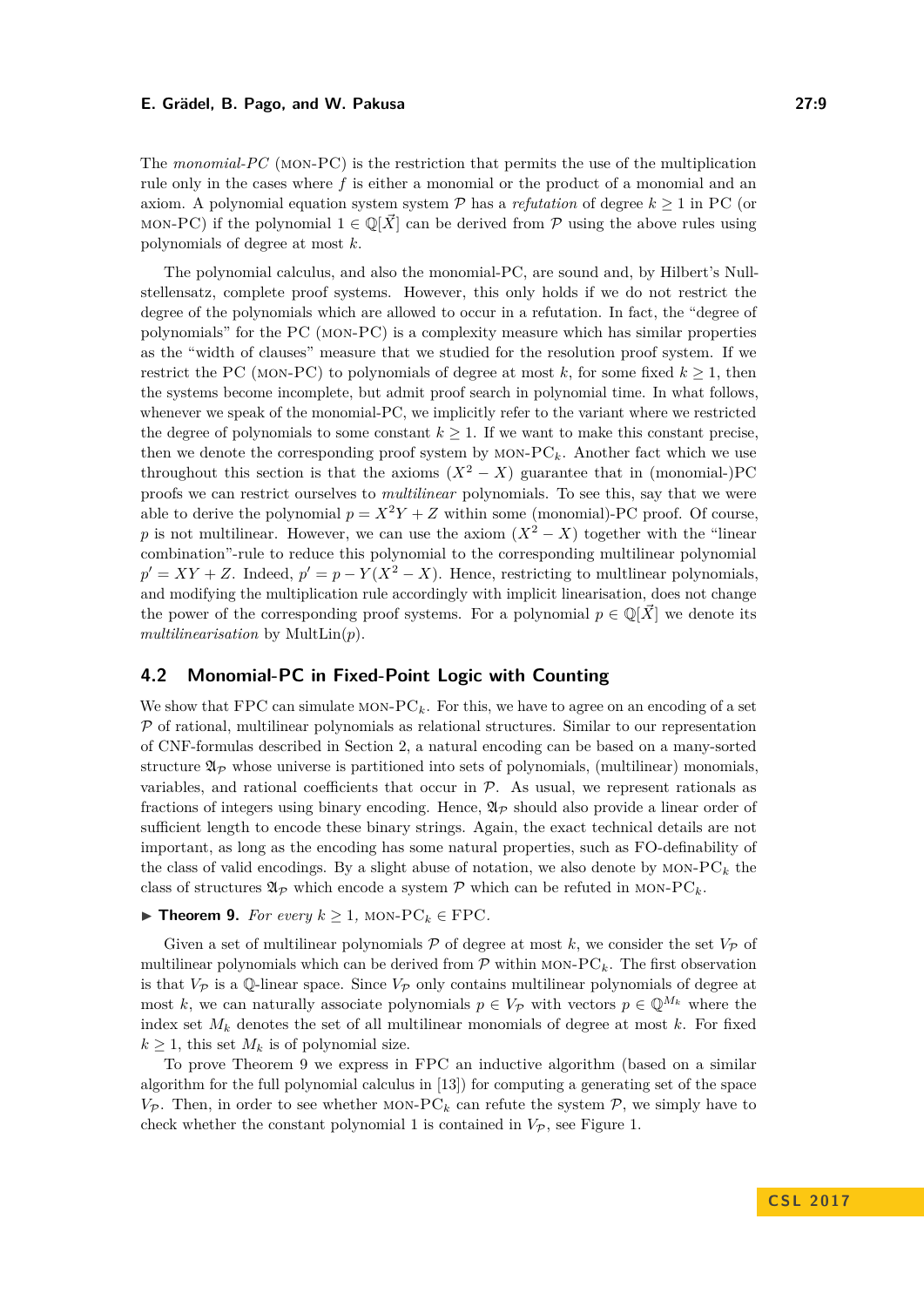#### **27:10 The Model-Theoretic Expressiveness of Propositional Proof Systems**

<span id="page-9-0"></span>**Input:** Set of multilinear polynomials  $\mathcal{P} \subseteq \mathbb{Q}^{M_k}$ **Output:**  $\mathcal{B} \subseteq \mathbb{Q}^{M_k}$  such that  $\langle \mathcal{B} \rangle = V_{\mathcal{P}}$ . Initialisation (lift all axioms in  $P$ )  $\mathcal{B} := \{\text{MultLin}(m \cdot p) \mid p \in \mathcal{P}, m \text{ a monomial s.th.}\}$ repeat  $deg(MultLin(m \cdot p)) \leq k$ **for all** monomials  $m \in \langle \mathcal{B} \rangle$ , deg $(m) < k$  **do**  $\mathcal{B} := \mathcal{B} \cup \{ \text{MultLin}(X \cdot m) : \text{for some variable } X \}$ **end for until**  $\beta$  remains unchanged **return** B

**Figure 1** FPC-procedure to define generating set for  $V_P$ .

During the run of the algorithm we have that  $\langle \mathcal{B} \rangle \leq V_{\mathcal{P}}$ . Moreover, after termination it holds that  $\langle B \rangle = V_{\mathcal{P}}$ . We further observe that after the initialisation step we only add *monomials* to the set B. Since there are only polynomially many different monomials of degree at most  $k$ , for a fixed  $k$ , this means that the algorithm is guaranteed to terminate after a polynomial number of iterations.

It is not obvious how to express this algorithm in FPC. Most steps, such as the representation of the set  $\beta$  and the multilinearisation of polynomials, are easy to formalise, but there is a severe obstacle hidden in the condition for the main loop. Here, we want to iterate, in parallel, through all monomials  $m \in \langle \mathcal{B} \rangle$ . This condition " $m \in \langle \mathcal{B} \rangle$ " translates to solving a linear equation system over Q. Although it is provably impossible to express the method of Gaussian elimination in FPC, since it requires arbitrary choices during its computation, and although FPC cannot define the solvability of linear equation systems over finite fields [\[3\]](#page-15-14), it is known [\[17\]](#page-15-15) that FPC can indeed express solvability of linear equation systems over the rationals.

 $\blacktriangleright$  **Theorem 10** ([\[17\]](#page-15-15)). The solvability of linear equation systems over  $\mathbb{Q}$  is definable in FPC.

Using this result we can express the algorithm in FPC. In order to complete our proof of Theorem [9](#page-8-0) we recall that MON-PC<sub>k</sub> can refute  $P$  if, and only if,  $1 \in \langle B \rangle = V_P$ . This last assertion, again, reduces to a linear equation system over Q and can thus be defined in FPC.

## **4.3 Monomial-PC captures Fixed-Point Logic with Counting**

Next we show that the monomial-PC can simulate fixed-point logic with counting. We first observe, however, that the logic  $FO(MON-PC_k)$  does *not* suffice for this purpose. This is due to the fact that FPC has access to the second numeric sort, on which it can perform arbitrary polynomial time computations, whereas  $FO(MON-PC_k)$  is evaluated over standard single sorted input structures. To overcome this mismatch we have to extend the logic FO(MON-PC<sub>k</sub>) to the second-sorted framework as well. We denote this extension of  $FO(MON-PC<sub>k</sub>)$  by  $FO^+(MON-PC<sub>k</sub>)$ . As in the case of FPC, this means that formulas are evaluated over extensions  $\mathfrak{A}^+$  of relational structures  $\mathfrak A$  by a second numeric sort, as defined in Section [2.](#page-3-0) In particular, interpretations for the Lindström quantifiers can make use of the second numeric sort, and we require this capability in the proof of our following result.

<span id="page-9-1"></span>▶ **Theorem 11.** *For every*  $k \geq 2$ ,  $\text{FPC} \leq \text{FO}^+(\text{MON-PC}_k)$ *.* 

An elegant way to prove Theorem [11](#page-9-1) is to use a game-theoretic characterisation of FPC which was recently established in [\[20\]](#page-15-16). It is based on the notion of so called *threshold games*.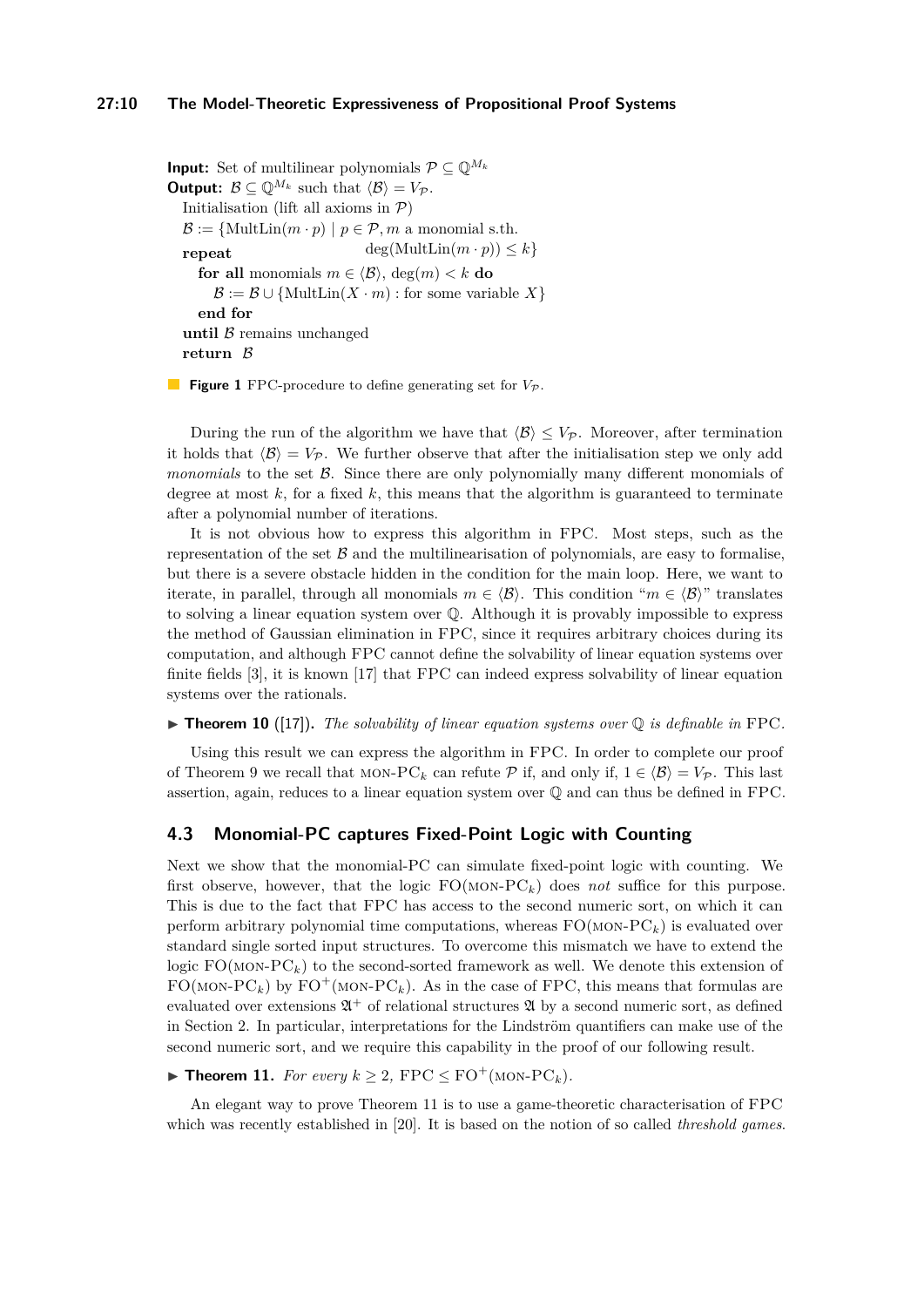for all  $v \in V$ , where  $\delta(v)$  denotes the out-degree of v in *G*. Moreover, there is a designated vertex  $s \in V$  at which each play starts. A play is a sequence of *G*-nodes that arises according to the following rules. At the current position  $v \in V$ , Player 0 first selects a set  $X \subseteq vE = \{w : (v, w) \in E\}$  with  $|X| > \vartheta(v)$ . Then Player 1 chooses a node  $w \in X$  and the play moves on to *w*. A player who cannot move loses. Hence Player 0 wins at all nodes in  $T_0 := \{v \in V \mid \vartheta(v) = 0\}$  and Player 1 at all nodes in  $T_1 := \{v \in V \mid \delta(v) < \vartheta(v)\}.$ 

In [\[20\]](#page-15-16) it is shown that threshold games provide appropriate model-checking games  $\mathcal{T}(\mathfrak{A}, \varphi)$ for any finite structure  $\mathfrak A$  and any formula  $\varphi \in \mathrm{FPC}$ . Since fixed-point evaluations on finite structures can be uniformly unraveled to first-order evaluations, we can in fact assume that the game graphs of these threshold games are acyclic. For any fixed FPC-formula  $\varphi$ , these model checking games are polynomially bounded in the size of the input structure and can, in fact, be interpreted in (two-sorted) input structures using a first-order interpretation. This is related to the transformation of FPC-formulas into uniform families of polynomial-size threshold circuits, as used for instance in [\[23\]](#page-15-6) and [\[1\]](#page-15-17).

**► Theorem 12** ([\[20\]](#page-15-16)). For every FPC-formula  $\varphi$  there is a first-order interpretation  $I_{\varphi}$ *which, for every finite structure*  $\mathfrak{A}$ *, interprets in*  $\mathfrak{A}^+$  *an acyclic threshold game*  $\mathcal{G}(\mathfrak{A}, \varphi)$  *such that*  $\mathfrak{A} \models \varphi$  *if, and only if, Player 0 has a winning strategy for*  $\mathcal{G}(\mathfrak{A}, \varphi)$ *.* 

It remains to show that the monomial-PC can define winning regions in acyclic threshold games. Given an acyclic threshold game  $\mathcal{G} = (G = (V, E), \vartheta)$ , we construct an axiom system  $\mathcal{P}(\mathcal{G})$  which consists of polynomial equations of degree at most two. For every node  $v \in V$  in the threshold game  $\mathcal{G}$ , the system  $\mathcal{P}(\mathcal{G})$  contains a variable  $X_v$ . Let us denote by  $W^{\mathcal{G}}_{\sigma}$  the winning region of Player  $\sigma$  in  $\mathcal{G}$ . Then  $\mathcal{P}(\mathcal{G})$  satisfies the following:

- if  $v \in W_0^{\mathcal{G}}$ , then  $X_v = 1$  is derivable from  $\mathcal{P}(\mathcal{G})$  in MON-PC<sub>2</sub>;
- if  $v \in W_1^{\mathcal{G}}$ , then  $X_v = 0$  is derivable from  $\mathcal{P}(\mathcal{G})$  in MON-PC<sub>2</sub>;

 $\mathcal{P}(\mathcal{G})$  is consistent; in particular, either  $X_v = 1$  or  $X_v = 0$  is derivable for every  $v \in V$ ; If we can construct such a system  $\mathcal{P}(\mathcal{G})$  via an FO-interpretation in  $\mathcal{G}$ , then this completes our proof of Theorem [11.](#page-9-1) In fact, it then follows that  $FO^+(\text{MON-PC}_2)$  can define winning regions in acyclic threshold games: a node  $v \in V$  is in the winning region of Player 0 if, and only if, the system  $\mathcal{P}(\mathcal{G}) \cup \{X_v = 0\}$  can be refuted in MON-PC<sub>2</sub>.

Recall that  $vE = \{w \in V : (v, w) \in E\}$ , for  $v \in V$ , denotes the set of successors of *v*. Further, we let  $s(v)$  denote the number of successors of  $v$ , and we let  $ws(v)$  denote the number of successors of *v* which are in the winning region of Player 0, that is  $s(v) = |vE|$  and ws(*v*) =  $|vE \cap W_0^{\mathcal{G}}|$ . We denote the set of non-terminal positions by NonTerm = { $v \in V : s(v) > 0$ }. The system  $\mathcal{P}(\mathcal{G})$  uses the following set of variables:

- a variable  $X_v$ , for every  $v \in V$ ,
- a variable  $Y_v^m$  for every  $v \in \text{NonTerm}$ , and  $0 \le m \le s(v)$ ,  $\overline{\phantom{a}}$

a variable  $Z_v^m[u \mapsto j]$  for every  $v \in \text{NonTerm}, 1 \le m \le s(v)$ ,  $1 \le j \le m, u \in vE$ .  $\overline{\phantom{a}}$ 

The intuition is that the variables  $X_v$  encode the winning regions of both players, as described above. Moreover, the variables  $Y_v^m$  should indicate whether  $ws(v) = m$ , in the following way: if  $ws(v) \neq m$ , then  $Y_v^m = 0$  is derivable, and if  $ws(v) = m$ , then  $Y_v^m = 1$  is derivable. The variables  $Z_v^m[u \mapsto j]$  are auxiliary variables used to encode this last condition, cf. [\[9\]](#page-15-3). The system  $P(\mathcal{G})$  consists of the following axioms: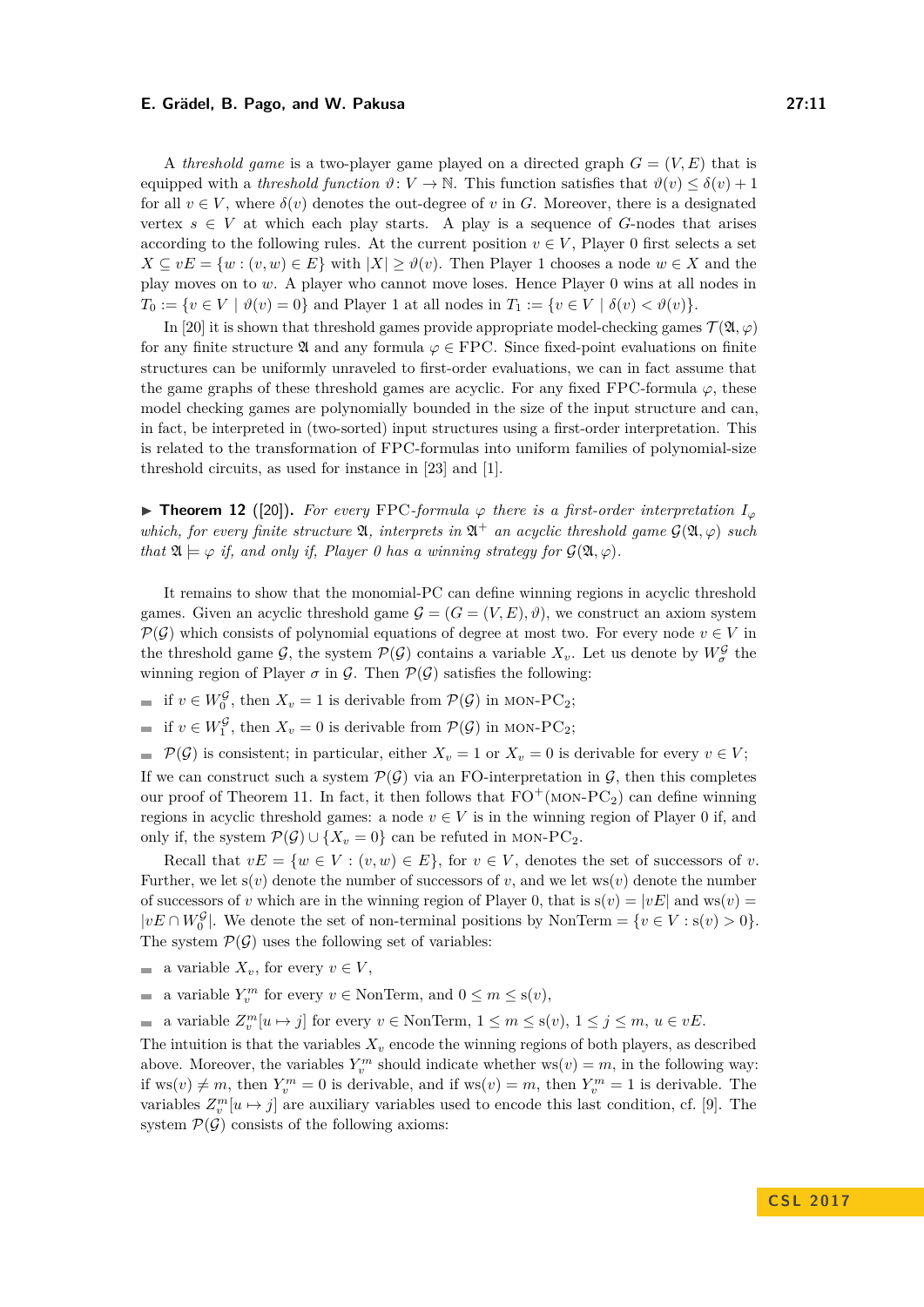#### **27:12 The Model-Theoretic Expressiveness of Propositional Proof Systems**

(T) For 
$$
v \in T_0
$$
:  $X_v = 1$  and for  $v \in T_1$ :  $X_v = 0$ 

(C) For 
$$
v \in \text{NonTerm}, 1 \le m \le s(v), u \in vE
$$
:  
\n
$$
\sum_{j=1}^{m} Z_v^m[u \mapsto j] - Y_v^m = 0
$$
\nFor  $v \in \text{NonTerm}, 1 \le m \le s(v), 1 \le j \le m$ :  
\n
$$
\sum_{u \in vE} X_u Z_v^m[u \mapsto j] - Y_v^m = 0
$$
\nFor  $v \in \text{NonTerm}$ :  
\n
$$
\sum_{u \in vE} X_u \cdot Y_v^0 = 0
$$

X*m*

(E) For 
$$
v \in V
$$
:  $(1 - X_v) - \sum_{m=0}^{\vartheta(v)-1} Y_v^m = 0$  and  $X_v - \sum_{m=\vartheta(v)}^{s(v)} Y_v^m = 0$ 

We also add for each variable  $X = X_v$  a dual variable  $\overline{X}$  with the axiom (N)  $1 - X = \overline{X}$ .

 $\blacktriangleright$  **Lemma 13.** *The system*  $\mathcal{P}(\mathcal{G})$  *is consistent.* 

**Proof.** We define an intended model of  $\mathcal{P}(\mathcal{G})$ . For *X*-variables, we set  $X_v := 1$ , if  $v \in W_0^{\mathcal{G}}$ , and  $X_v := 0$ , if  $v \in W_1^{\mathcal{G}}$ . For *Y*-variables, we set  $Y_v^m := 1$ , if  $ws(v) = m$ , and  $Y_v^m := 0$  if  $m \neq ws(v)$ . For *Z*-variables, we set  $Z_v^m[u \mapsto j] := 0$  for all non-terminal positions  $v \in V$ ,  $u \in vE$ , and *j* ∈ {1, . . . , *m*}, if *m* ≠ ws(*v*). For *m* = ws(*v*) > 0, we let *vE* ∩  $W_0^{\mathcal{G}} = \{u_1, ..., u_m\}$ . We then set  $Z_v^m[u_i \mapsto j] = 1$  if  $j = i$ , and  $Z_v^m[u_i \mapsto j] = 0$  for  $j \neq i$ . Moreover, for  $u \in vE \setminus W_0^{\mathcal{G}}$ , we set  $Z_v^m[u \mapsto 1] = 1$ , and  $Z_v^m[u \mapsto j] = 0$  for  $j \in \{2, ..., m\}$ .

► Lemma 14. *If*  $v \in W_0^{\mathcal{G}}$ , then we can derive  $X_v = 1$  from  $\mathcal{P}(\mathcal{G})$  *in* MON-PC<sub>2</sub>*; and if*  $v \in W_1^{\mathcal{G}}$ , then  $X_v = 0$  is derivable from  $\mathcal{P}(\mathcal{G})$  in MON-PC<sub>2</sub>.

**Proof.** We start with a small remark. Assume that we can derive  $(1 - X)$  for a variable *X* = *X*<sup>*v*</sup>, *v* ∈ *V*. We show how to derive *V*(1 − *X*) for every variable *V*. This is clearly possible in the full polynomial calculus. In the monomial-PC, however, we cannot multiply  $(1 - X)$  by *V*, since  $(1 - X)$  is neither a monomial nor an axiom. Instead, we use our negation axioms: We obtain  $\overline{X} = 0$  by subtracting  $X = 1$  from (N). Since (N) is an axiom, we can multiply it by *V*; also,  $\overline{X}$  is a monomial and it can be multiplied by *V*. Thus,  $V(1 - X - \overline{X}) + V\overline{X} = V(1 - X)$  can be derived. We make use of this in what follows.

The proof is by induction on the height of the subgame rooted at  $v \in V$  (recall that  $\mathcal{G}$  is acyclic). For terminal positions  $v \in V$ , the claim is obvious. Assume  $v \in V$  is a non-terminal position. Let  $W_0(v) = vE \cap W_0^{\mathcal{G}}$  and  $W_1(v) = vE \cap W_1^{\mathcal{G}}$ . By the induction hypothesis we know that we can derive in MON-PC<sub>2</sub> for every  $u \in W_0(v)$  the equation  $X_u = 1$  and for every  $u \in W_1(v)$  the equation  $X_u = 0$ .

Let  $m > 0$ . Consider an equation of the form  $\sum_{u \in v} X_u Z_v^m[u \mapsto j] - Y_v^m = 0$  for  $j \in \{1, ..., m\}$  of type (C). We have  $vE = W_0(v) \oplus W_1(v)$ . For every *Z*-variable and for every  $u \in W_0(v)$  we can derive  $ZX_u = Z$  in MON-PC<sub>2</sub>, and for every  $u \in W_1(v)$  we can derive  $ZX_u = 0$  in MON-PC<sub>2</sub>. Hence, we can simplify these equations of type (*C*) as  $\sum_{u \in W_0(v)} Z_v^m[u \mapsto j] - Y_v^m = 0$  for  $j \in \{1, ..., m\}$  in MON-PC<sub>2</sub>.

Next, we consider for every  $u \in W_0(v)$  the equations  $\sum_{j=1}^m Z_v^m[u \mapsto j] - Y_v^m = 0$ , again of type (C). We combine these two sets of equations as follows:

$$
\sum_{j \in \{1, \dots, m\}} \left( \sum_{u \in W_0(v)} Z_v^m[u \mapsto j] - Y_v^m \right) - \sum_{u \in W_0(v)} \left( \sum_{j=1}^m Z_v^m[u \mapsto j] - Y_v^m \right) = (m - \text{ws}(v)) Y_v^m.
$$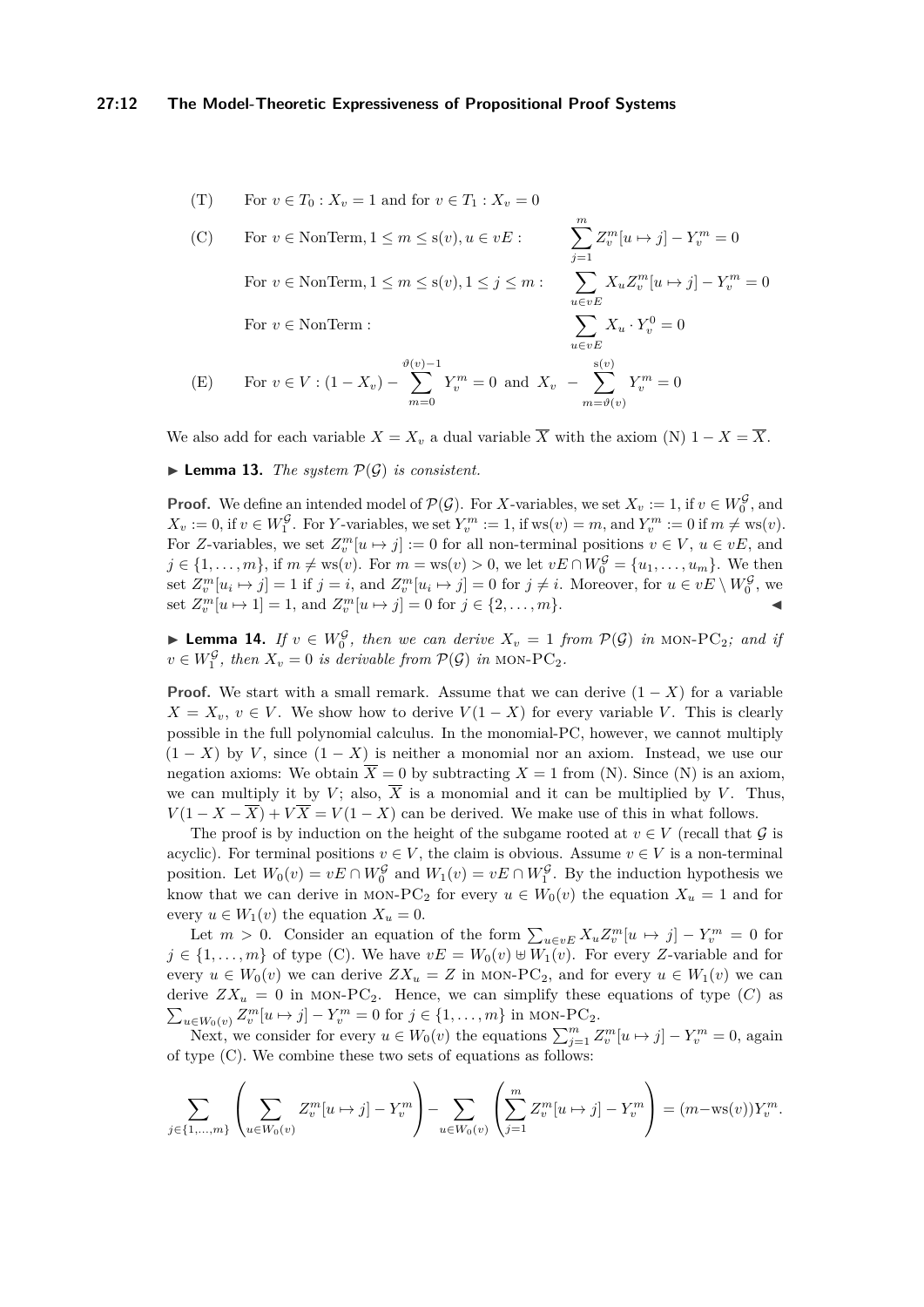Hence, for every  $m > 0$ ,  $m \neq \text{ws}(v)$ , we can derive  $Y_v^m = 0$  in MON-PC<sub>2</sub>. Indeed, also in the case where  $m = 0 < \text{ws}(v)$  we can derive  $Y_v^m = 0$ . In this case we just use the equation  $\sum_{u \in v} X_u Y_v^0 = 0$ . Using the same arguments as above, this equation simplifies to  $ws(v) \cdot Y_v^0 = 0$ . Hence, if  $ws(v) > 0$ , we can also derive  $Y_v^0 = 0$ . Note that the two equations of type (E) can be combined to the equation  $\sum_{m=0}^{s(v)} Y_v^m = 1$ . Hence, altogether we showed the following. For all  $0 \leq m \leq s(v)$  it holds that:

if  $m = \text{ws}(v)$ , then we can derive  $Y_v^m = 1$  in MON-PC<sub>2</sub>; and

if  $m \neq \text{ws}(v)$ , then we can derive  $Y_v^m = 0$  in MON-PC<sub>2</sub>.

Having this, the claim follows immediately by using the equations of type (*E*). Finally, the system  $P(G)$  can easily be obtained from the game G by means of an FO-interpretation.

In summary, we have seen that defining the winning regions in acyclic threshold games is an FPC-complete problem, with respect to  $FO<sup>+</sup>$ -reductions, and that the winning regions in such games can be defined in  $FO^+(MON-PC_2)$ . This completes the proof of Theorem [11](#page-9-1) and, together with Theorem [9,](#page-8-0) establishes the main theorem of this section.

▶ **Theorem 15.** *For every*  $k > 2$ ,  $FPC = FO^+(MON-PC_k)$ *.* 

# **5 Applications**

## <span id="page-12-0"></span>**5.1 Lower Bounds on Resolution Width and Size**

Our characterisation of bounded width resolution in terms of EFP-definability reproves many lower bounds on the resolution size and width for families of propositional formulas.

We denote the finite-variable fragment of *infinitary logic* by  $L^{\omega}_{\infty\omega}$ , that is  $L^{\omega}_{\infty\omega}$  is the finitevariable fragment of the extension of first-order logic by infinite conjunctions and disjunctions. Further, we denote by  $L^{\ell}_{\infty \omega}$  the  $\ell$ -variable fragment of  $L^{\omega}_{\infty \omega}$ ; we have  $L^{\omega}_{\infty \omega} = \bigcup_{\ell \geq 1} L^{\ell}_{\infty \omega}$ . We write  $\mathfrak{A} \equiv^{\ell} \mathfrak{B}$  if two structures  $\mathfrak{A}$  and  $\mathfrak{B}$  cannot be distinguished by any sentence of the *l*-variable fragment  $L^{\ell}_{\infty \omega}$  of  $L^{\omega}_{\infty \omega}$ . It is well-known that EFP, and even LFP, can be embedded into the logic  $L^{\omega}_{\infty \omega}$ . More precisely, if  $\varphi \in \text{LFP}$  is a sentence with  $\ell$  (first-order) variables, then we can find an equivalent sentence  $\varphi^*$  in  $L^{\ell}_{\infty \omega}$ . We formulate the following definition and result with respect to  $L^{\ell}_{\infty\omega}$ -interpretations, instead of FO-interpretations.

**► Definition 16.** Let  $k \ge 1$  and let  $(\Phi_n) = (\Phi_n)_{n>1}$  be a family of *k*-CNF formulas. Moreover, let  $\mathcal I$  be an  $L^{\ell}_{\infty \omega}$ -interpretation which transforms  $\tau$ -structures  $\mathfrak A$  into *k*-CNF formulas  $\mathcal I(\mathfrak A)$ , and let  $(\mathfrak{A}_n) = (\mathfrak{A}_n)_{n>1}$  be a family of *τ*-structures. We say that *I interprets*  $(\Phi_n)$  *in*  $(\mathfrak{A}_n)$ if for every  $n \geq 1$ ,  $\Phi_n = \mathcal{I}(\mathfrak{A}_n)$ .

<span id="page-12-1"></span>▶ **Theorem 17.** *Let*  $k \geq 1$ *, let*  $(\Phi_n)$  *and*  $(\Psi_n)$  *be two families of*  $k$ *-CNF formulas, let*  $\mathcal{I}$  *be*  $an L^{\ell}_{\infty \omega}$ *-interpretation that maps*  $\tau$ *-structures to*  $k$ *-CNF formulas, and let*  $(\mathfrak{A}_n)$  *and*  $(\mathfrak{B}_n)$  *be two families of τ -structures such that:*

- $(Φ<sub>n</sub>)$  *consists of satisfiable formulas, and* I *interprets*  $(Φ<sub>n</sub>)$  *in*  $(2\mathcal{U}<sub>n</sub>)$ *;*
- $(\Psi_n)$  *consists of unsatisfiable formulas, and* I *interprets*  $(\Psi_n)$  *in*  $(\mathfrak{B}_n)$ *;*

$$
= \mathfrak{A}_n \equiv^{\Omega(n)} \mathfrak{B}_n.
$$

- (a) Let RES-WIDTH(*n*) denote the resolution width required to refute the formula  $\Psi_n$ . Then  $RES-WIDTH(n) \in \Omega(n)$ .
- **(b)** *Let*  $T-RES-SIZE(n)$  *denote the size of a tree-like resolution refutation for*  $\Psi_n$ *. Then* T-RES-SIZE(*n*) *is bounded below by a function in*  $2^{\Omega(n)}$ .
- (c) Let RES-SIZE(*n*) denote the size of resolution refutation for  $\Psi_n$ . If the formulas  $\Psi_n$  only *contain*  $\mathcal{O}(n)$  *many variables, then* RES-SIZE(*n*) *is bounded below by a function in*  $2^{\Omega(n)}$ *.*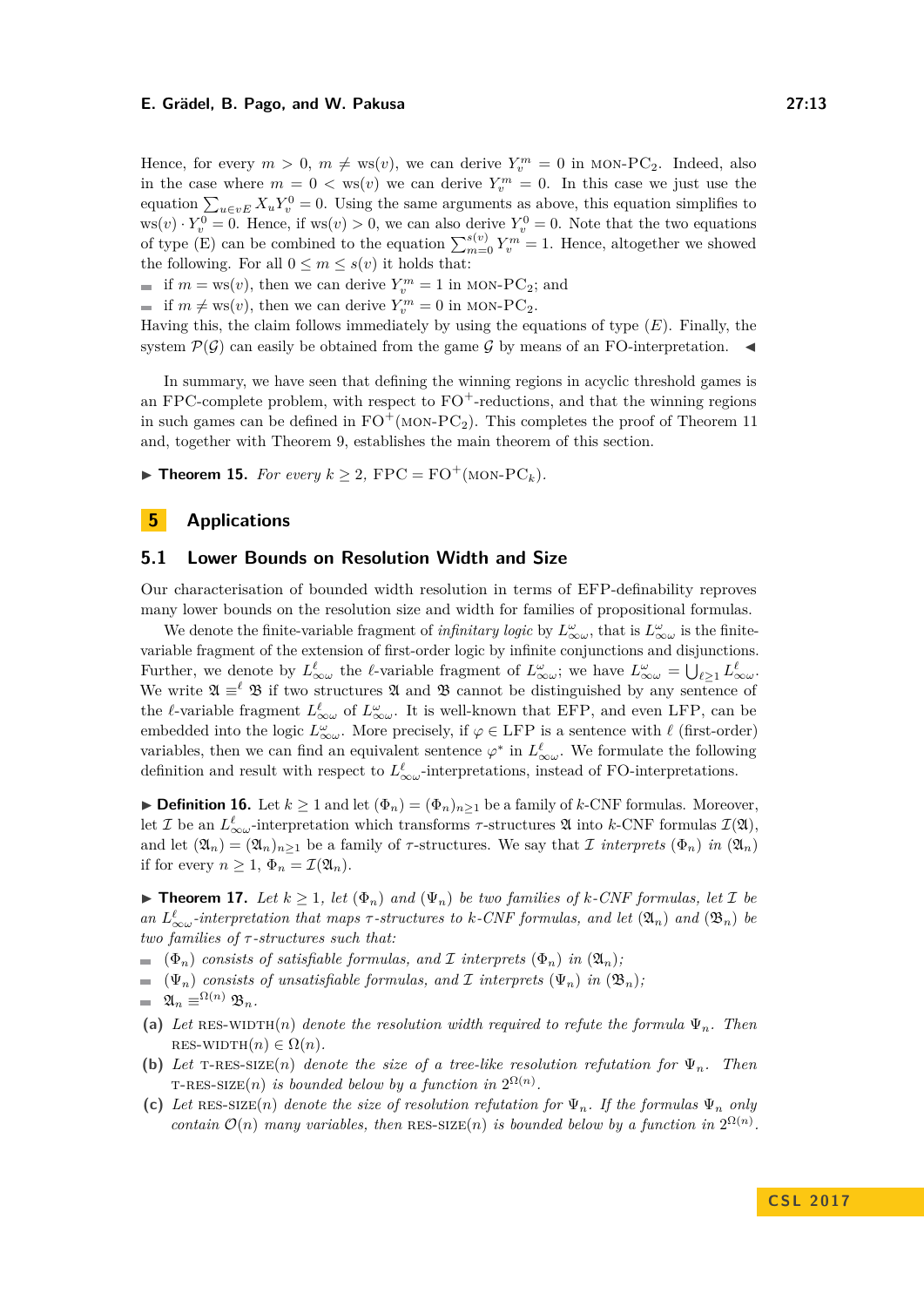#### **27:14 The Model-Theoretic Expressiveness of Propositional Proof Systems**

**Proof.** First, assume that RES-WIDTH $(n) \notin \Omega(n)$ . For  $r > 1$ , we choose an EFP-formula  $\vartheta_r$ , according to Theorem [7,](#page-7-1) which expresses that a *k*-CNF formula has a resolution refutation of width *r*. We can choose  $\vartheta_r$  in such a way that it only contains  $\mathcal{O}(r)$  many variables. By the embedding of EFP into  $L^{\omega}_{\infty \omega}$  we can actually assume that  $\vartheta_r$  is an  $L^{\omega}_{\infty \omega}$ -formula with at most  $\mathcal{O}(r)$  many variables. We now translate the formulas  $\vartheta_r$  back, via  $\mathcal{I}$ , to *τ*-structures, that is we obtain  $L^{\omega}_{\infty \omega}$ -formulas  $\vartheta_{r}^{\mathcal{I}}$  such that for every *τ*-structure  $\mathfrak{A}$  it holds that  $\mathfrak{A} \models \vartheta_r^{\mathcal{I}}$  if, and only if,  $\mathcal{I}(\mathfrak{A})$  has a resolution refutation of width r. Since  $\mathcal{I}$  is fixed and only contains formulas with  $\ell \geq 1$  many variables, the number of variables in the formulas  $\vartheta_r^{\mathcal{I}}$  is still bounded by  $\mathcal{O}(r)$ . For concreteness, assume that  $\vartheta_r^{\mathcal{I}}$  contains at most  $c \cdot r$  many variables for some constant  $c \geq 1$  and all large enough  $r \geq 1$ . Further, we choose  $d > 0$ , such that  $\mathfrak{A}_n \equiv^{d \cdot n} \mathfrak{B}_n$  for all large enough  $n \geq 1$ . By our initial assumption we can now choose, for  $e := (1/c) \cdot d$ , a still larger  $n \ge 1$ , such that RES-WIDTH $(n) < e \cdot n$ . This, however, means that  $\mathfrak{A}_n \not\models \vartheta_{e \cdot n}^{\mathcal{I}}$  and  $\mathfrak{B}_n \models \vartheta_{e \cdot n}^{\mathcal{I}}$ , which implies that  $\mathfrak{A}_n \not\equiv^{e \cdot n \cdot c} \mathfrak{B}_n$ . This, however, is a contradiction, as  $e \cdot n \cdot c = d \cdot n$ .

Hence, we know that RES-WIDTH $(n) \in \Omega(n)$ . The remaining statements follow from well-known size-width relations for the resolution proof system. In fact, recall from [\[8\]](#page-15-18), that the size of a smallest tree-like resolution refutation for a *k*-CNF formula Ψ is bounded below by 2 *<sup>w</sup>*−*<sup>k</sup>* where *w* denotes the minimal width required to refute Ψ. Since *k* is a constant, we get a lower bound on T-RES-SIZE(*n*) as  $2^{\Omega(n)}$ . Moreover, it is also shown in [\[8\]](#page-15-18) that the size of a smallest resolution refutation for a *k*-CNF formula Ψ with *m* variables is bounded below by  $2^{\Omega((w-k)^2/m)}$ . Hence, if we additionally have that the number of variables in  $\Psi_n$  is at most  $\mathcal{O}(n)$ , then this gives us a lower bound of  $2^{\Omega(n)}$  for RES-SIZE $(n)$ .

We remark that the assumptions of the theorem can be generalised in several ways. For instance, one could formulate a similar theorem for the degree of Monomial-PC proofs by replacing logical equivalence in  $L^{\omega}_{\infty \omega}$  by equivalence in counting logic. This would allow us to generalise some of our lower bounds below on resolution width and size to lower bounds on Monomial-PC degree and size. We defer details to a full version of the paper.

**Pigeonhole Principle.** For  $n, m \geq 1$  the pigeonhole principle formulas  $\text{PHP}_n^m$  express that there is an injective function from a set of size *n* to a set of size *m*. The usual definition leads to CNF-formulas of unbounded width. However, one can also formulate the pigeonhole principle using 3-CNF formulas and auxiliary variables, so called extension variables. More precisely, the 3-CNF formula  $\text{EPHP}_n^m$  contains variables  $X_{ij}$ , for  $i \in \{1, ..., n\}$ ,  $j \in \{1, ..., m\}$ , saying that pigeon *i* sits in hole *j*, and auxiliary variables  $Y_{ij}$  for every  $i \in \{1, \ldots, n\}$  and  $j \in \{0, \ldots, m\}$ . The formula  $\text{EPHP}_n^m$  is built-up using the following formulas:

$$
\neg Y_{i0} \land \bigwedge_{j=1}^{m} (Y_{ij-1} \lor X_{ij} \lor \neg Y_{ij}) \land Y_{im} \quad \text{for all } i \in \{1, \dots, n\}
$$
  

$$
(\neg X_{ij} \lor \neg X_{i'j}) \quad \text{for all } i, i' \in \{1, \dots, n\}, j \in \{1, \dots, m\}, i \neq i'
$$

We consider relational structures  $\mathfrak{C}_n^m = ([n] \oplus [m], P = [n], Q = [m], <)$  where  $\lt$  is a linear order on  $Q = [m]$ . It is straightforward to construct a first-order interpretation I which interprets the formula  $EPHP_n^m$  in the structure  $\mathfrak{C}_n^m$  for all  $n, m \geq 1$ . However, note that we really need the linear order on the set  $Q = [m]$  for this. Let  $\Phi_n = EPHP_n^n$  and  $\Psi_n = \text{EPHP}_{n+1}^n$ ,  $\mathfrak{A}_n = \mathfrak{C}_n^n$  and  $\mathfrak{B}_n = \mathfrak{C}_{n+1}^n$ . Then  $\mathfrak{A}_n \equiv^n \mathfrak{B}_n$ . Hence, all preconditions of Theorem [17](#page-12-1) are satisfied (however, the formulas  $\Psi_n$  contain more than  $n^2$  many variables).

**Corollary 18.** The resolution width required to refute the formulas  $\text{EPHP}_{n+1}^n$  is linear *in n. This implies that the size of treelike resolution refutations is exponential in n.*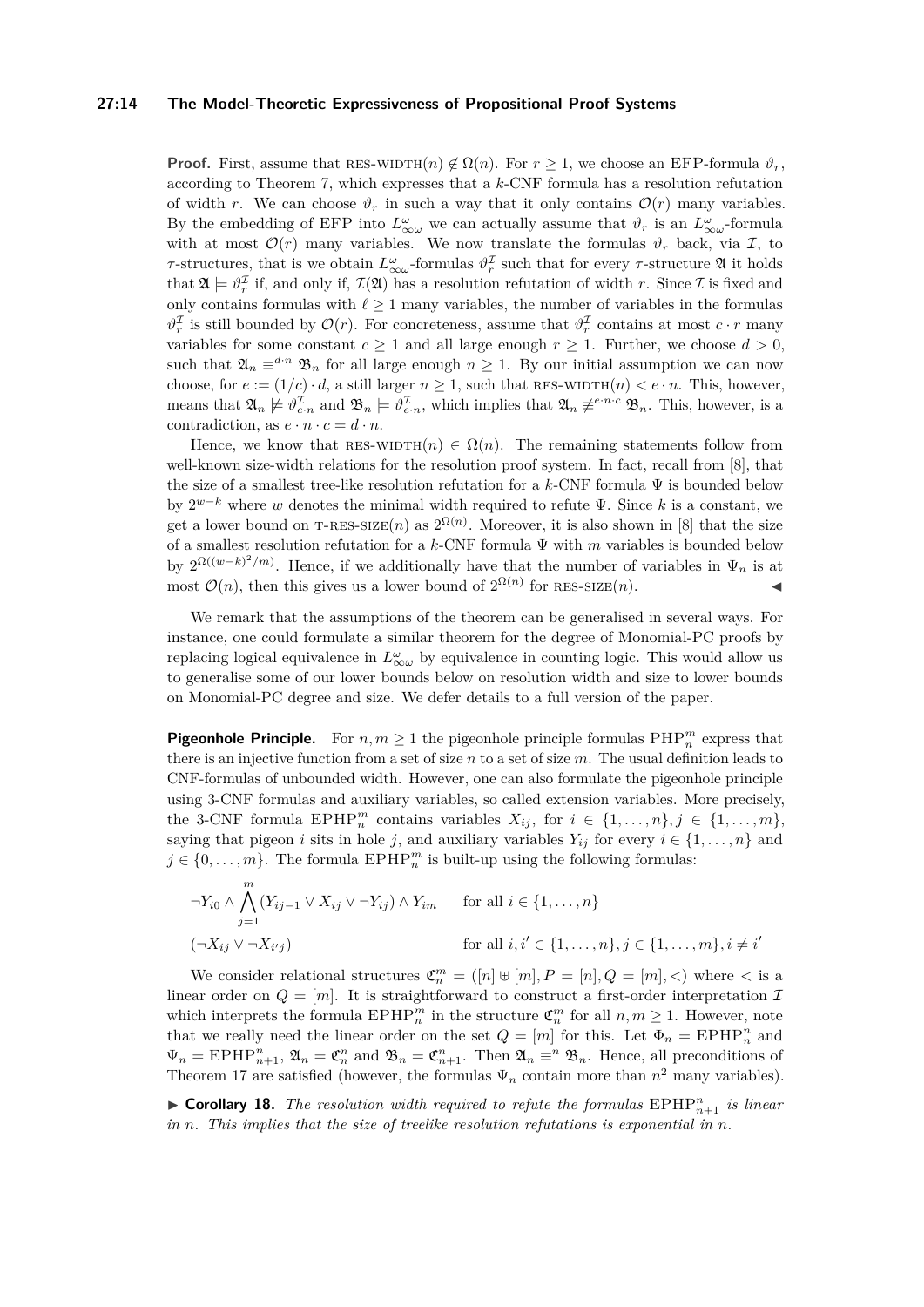**Three colourability.** Given a graph  $G = (V, E)$  we can write down a propositional formula  $\Theta[G]$  saying that the graph *G* is 3-colourable. For each vertex  $v \in V$  of *G*, and each colour  $i \in \{0, 1, 2\}$  we consider a variable  $X_v^i$  indicating that the vertex *v* is coloured with colour *i*. Then  $\Theta[G]$  consists of the following clauses:

 $(X_v^0 \vee X_v^1 \vee X_v^2)$ for every  $v \in V$  $(¬X_v^i ∨ ¬X_v^i)$ for each edge  $(v, w) \in E$  and colour  $i \in \{0, 1, 2\}$ .

Note that  $\Theta[G]$  is a 3-CNF formula and the number of variables is linear in |*V*|. Again, it is easy to construct a first-order interpretation  $\mathcal I$  such that for every graph  $G$  it holds that  $\mathcal{I}(G) = \Theta[G]$ . We make use of the following fact from finite model theory, see Appendix [B.](#page-17-1)

<span id="page-14-1"></span>▶ **Theorem 19** ([\[3,](#page-15-14) [11,](#page-15-19) [17,](#page-15-15) [27\]](#page-16-1)). For all  $n \ge 1$ , there are graphs  $G_n$ ,  $H_n$  with  $\mathcal{O}(n)$  many *vertices, such that*  $G_n \equiv^{\Omega(n)} H_n$ *, and such that*  $G_n$  *is three-colourable and*  $H_n$  *is not threecolourable.*

Using this, we can apply Theorem [17:](#page-12-1) we set  $\mathfrak{A}_n = G_n$ ,  $\mathfrak{B}_n = H_n$ ,  $\Phi_n = \Theta[G_n]$ ,  $\Psi_n = \Theta[H_n]$ . Also, note that the number of variables in  $\Psi_n$  is bounded by  $\mathcal{O}(n)$ . We get:

<span id="page-14-0"></span> $\triangleright$  **Corollary 20.** *Refuting the formulas*  $\Theta[H_n]$  *for three-colourability requires resolution proofs of exponential size and linear width.*

**Graph isomorphism problem.** In the introduction we mentioned the graph isomorphism problem. This problem is not known to be decidable in polynomial time, but there is strong evidence that it is not NP-complete. In [\[26\]](#page-16-0) Toran showed that, with respect to a natural encoding of the graph isomorphism problem as a propositional formula, one cannot obtain an efficient graph isomorphism test based on resolution, not even for graphs with colour class size four. However, one could argue that Toran considered one *specific* encoding of the graph isomorphism problem as a propositional formula only. Maybe one could use a different encoding of the graph isomorphism problem, which may involve simple precomputations, that actually allows efficient resolution refutations? Our results indicate that this is not the case. In fact, Toran's result holds with respect to *every* LFP-definable encoding that uses a linear number of propositional variables only (which is a natural assumption in the context of graphs with constant colour class size), see Appendix [A.](#page-16-2)

# **5.2 Solving Parity Games via Resolution**

To some degree, the complexity-theoretic status of the problem of *computing winning regions in parity games* resembles the situation for graph isomorphism. Most importantly, we do not know whether winning regions in parity games can be computed in polynomial time, but we do not expect that this problem is NP-complete. In fact, for both problems there have been recent breakthroughs providing new algorithms that solve them in quasi-polynomial time [\[6,](#page-15-20) [12\]](#page-15-21). However, there also are notable differences. For example, computing winning regions in parity games is known to be P-hard, but we do not have such strong lower bounds for the graph isomorphism problem. Another remarkable difference between the graph isomorphism problem and the problem of computing winning regions in parity games follows from Theorem [2](#page-5-1) and a result due to Dawar and the first author [\[16\]](#page-15-22), showing that a polynomial-time algorithm for parity games would imply that their winning regions are LFP-definable (despite the fact that LFP is, in general, weaker than polynomial time).

 $\triangleright$  **Theorem 21.** *Parity games can be solved in polynomial time if, and only if, they can be solved using Horn resolution with respect to a first-order definable encoding.*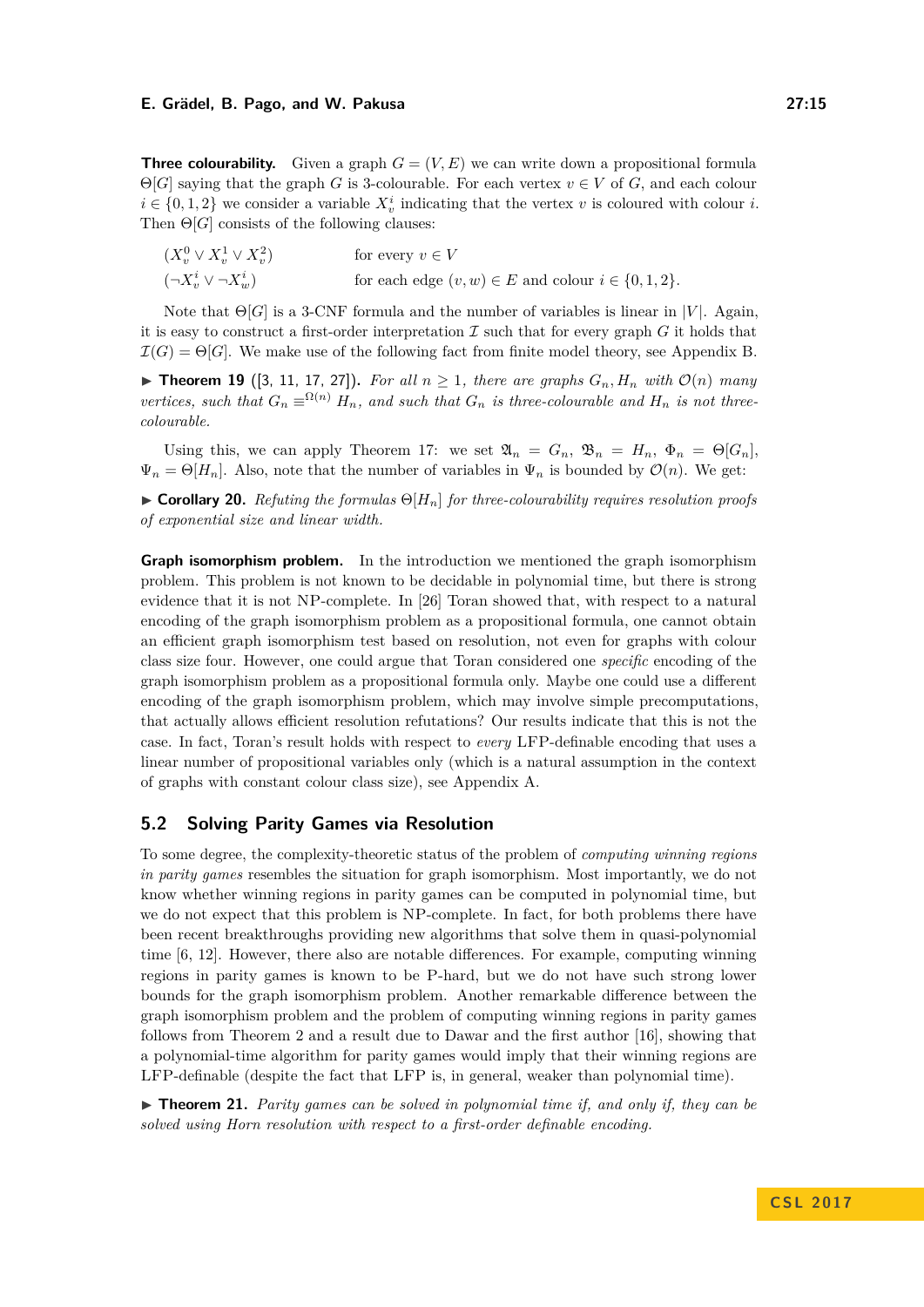## **References**

- <span id="page-15-17"></span>**1** M. Anderson and A. Dawar. On symmetric circuits and fixed-point logics. In *STACS 2014*, pages 41–52, 2014.
- <span id="page-15-7"></span>**2** A. Atserias. On sufficient conditions for unsatisfiability of random formulas. *J. ACM*, 51(2):281–311, 2004.
- <span id="page-15-14"></span>**3** A. Atserias, A. Bulatov, and A. Dawar. Affine systems of equations and counting infinitary logic. *Theoretical Computer Science*, 410:1666–1683, 2009.
- <span id="page-15-8"></span>**4** A. Atserias and V. Dalmau. A combinatorial characterization of resolution width. *Journal of Computer and System Sciences*, 74(3):323–334, 2008.
- <span id="page-15-9"></span>**5** A. Atserias and E. N. Maneva. Sherali-adams relaxations and indistinguishability in counting logics. In Shafi Goldwasser, editor, *Innovations in Theoretical Computer Science 2012, Cambridge, MA, USA, January 8-10, 2012*, pages 367–379. ACM, 2012.
- <span id="page-15-20"></span>**6** L. Babai. Graph isomorphism in quasipolynomial time. *CoRR*, abs/1512.03547, 2015. URL: <http://arxiv.org/abs/1512.03547>.
- <span id="page-15-1"></span>**7** P. Beame and T. Pitassi. Propositional Proof Complexity: Past, Present, and Future. *Current Trends in TCS: Entering the 21st Century*, pages 42–70, 2001.
- <span id="page-15-18"></span>**8** E. Ben-Sasson and A. Wigderson. Short proofs are narrow – resolution made simple. *J. ACM*, 48(2):149–169, 2001.
- <span id="page-15-3"></span>**9** C. Berkholz and M. Grohe. Limitations of algebraic approaches to graph isomorphism testing. In *Proceedings of ICALP 2015*, pages 155–166, 2015.
- <span id="page-15-4"></span>**10** C. Berkholz and M. Grohe. Linear diophantine equations, group csps, and graph isomorphism. In *Proceedings of SODA 2017*, pages 327–339, 2017.
- <span id="page-15-19"></span>**11** J. Cai, M. Fürer, and N. Immerman. An optimal lower bound on the number of variables for graph identification. *Combinatorica*, 12(4):389–410, 1992.
- <span id="page-15-21"></span>**12** C. Calude, S. Jain, B. Khoussainov, W. Li, and F. Stephan. Deciding parity games in quasipolynomial time. In *STOC 2017*, 2017.
- <span id="page-15-13"></span>**13** M. Clegg, J. Edmonds, and R. Impagliazzo. Using the Groebner Basis Algorithm to find Proofs of Unsatisfiability. In *STOC 1996*, pages 174–183, 1996.
- <span id="page-15-0"></span>**14** S. Cook and R. Reckhow. The relative efficiency of propositional proof systems. *J. Symbolic Logic*, 44:36–50, 1979.
- <span id="page-15-5"></span>**15** A. Dawar. The nature and power of fixed-point logic with counting. *ACM SIGLOG News*, 2(1):8–21, 2015.
- <span id="page-15-22"></span>**16** A. Dawar and E. Grädel. The descriptive complexity of parity games. In *Proceedings of CSL 2008*, pages 354–368, 2008.
- <span id="page-15-15"></span>**17** A. Dawar, M. Grohe, B. Holm, and B. Laubner. Logics with rank operators. In *LICS 2009*, pages 113–122, 2009.
- <span id="page-15-23"></span>**18** A. Dawar and P. Wang. Lasserre lower bounds and definability of semidefinite programming. *CoRR*, abs/1602.05409, 2016.
- <span id="page-15-24"></span>**19** M. R. Garey, D. S. Johnson, and L. Stockmeyer. Some simplified NP-complete graph problems. *Theoretical Computer Science*, 1(3):237–267, 1976.
- <span id="page-15-16"></span>**20** E. Grädel and S. Hegselmann. Counting in Team Semantics. In *CSL 2016*, 2016.
- <span id="page-15-11"></span>**21** M. Grohe and M. Otto. Pebble games and linear equations. *J. Symb. Log.*, 80(3):797–844, 2015.
- <span id="page-15-10"></span>**22** P. N. Malkin. Sherali-adams relaxations of graph isomorphism polytopes. *Discrete Optimization*, 12:73–97, 2014.
- <span id="page-15-6"></span>**23** M. Otto. *Bounded Variable Logics and Counting*. Springer, 1997.
- <span id="page-15-12"></span>**24** W. Pakusa. *Linear Equation Systems and the Search for a Logical Characterisation of Polynomial Time*. PhD thesis, RWTH Aachen University, 2016.
- <span id="page-15-2"></span>**25** N. Segerlind. The Complexity of Propositional Proofs. *Bulletin of Symbolic Logic*, 13(04):417–481, 2007.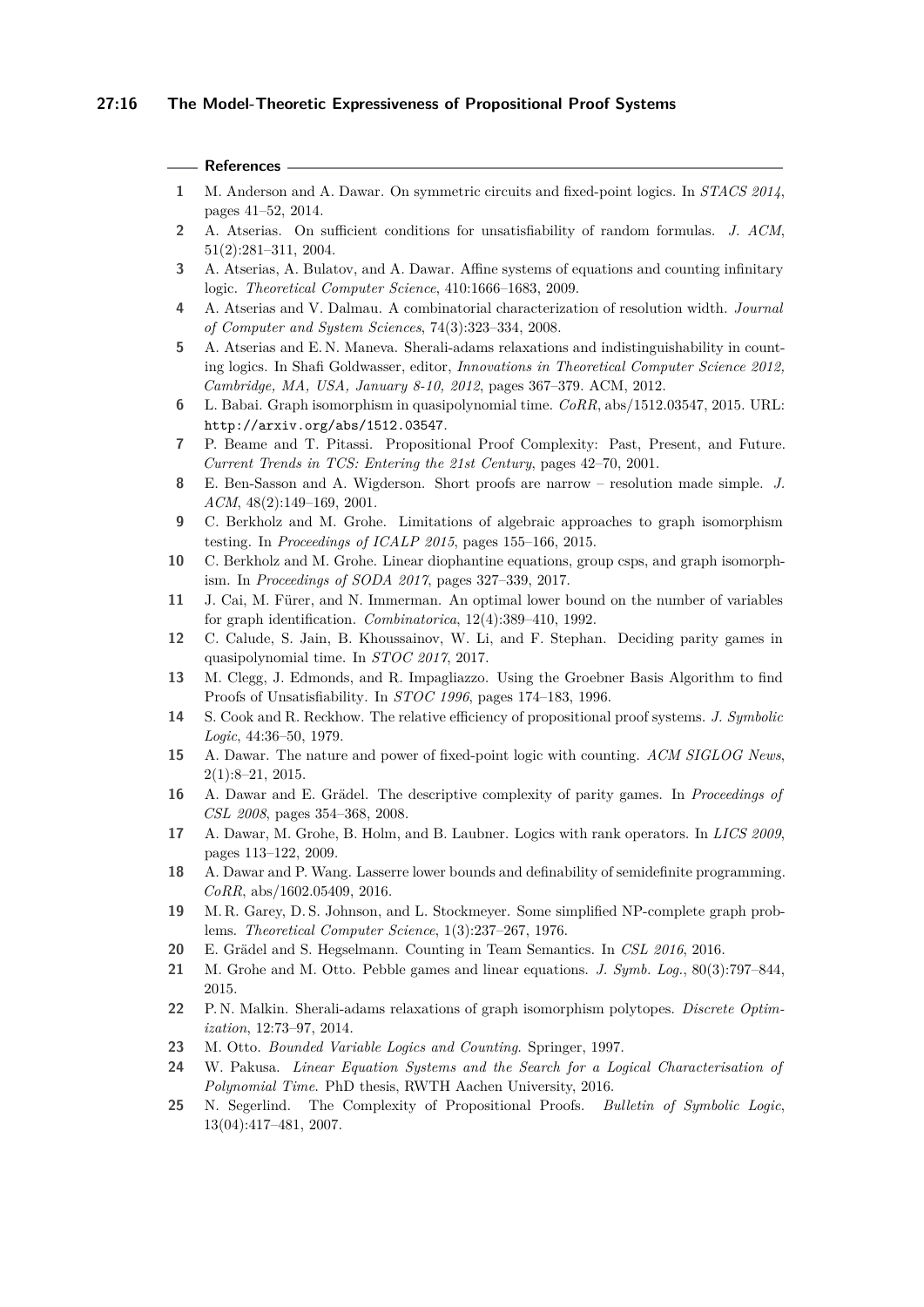- <span id="page-16-0"></span>**26** J. Torán. On the resolution complexity of graph non-isomorphism. In *Theory and Applications of Satisfiability Testing – SAT 2013*, volume 7962 of *LNCS*, pages 52–66, 2013.
- <span id="page-16-1"></span>**27** O. Verbitsky. On the dynamic width of the 3-colorability problem. *CoRR*, abs/1312.5937, 2013.

# <span id="page-16-2"></span>**A Details omitted from Section [5.1](#page-12-0)**

A *graph with colour class size*  $k \geq 1$  is a structure  $G = (V, E, \preceq)$  where  $(V, E)$  is a graph and where  $\leq$  is a linear preorder on *V* such that every class of  $\leq$ -incomparable vertices, that is every *colour class*, is of size at most *k*. In other words, one can think of the vertices of the graph *G* to be coloured, but we only allow that at most *k* many vertices get the same colour. We write  $V = V_0 \preceq \cdots \preceq V_{n-1}$  to denote that V is linearly ordered by  $\preceq$  into *n* colour classes  $V_i$  in the indicated way. We have that  $|V_i| \leq k$  for every  $i < n$ .

We consider pairs of graphs  $G = (V, E, \preceq_V)$  and  $H = (W, F, \preceq_W)$  of colour class size  $k \geq 1$  with the same number of colour classes, that is

$$
V = V_0 \preceq_V V_1 \preceq_V \cdots \preceq_V V_{n-1}
$$
  
 
$$
W = W_0 \preceq_W W_1 \preceq_W \cdots \preceq_W W_{n-1}.
$$

We consider the following propositional formula  $\Theta(G, H)$  which encodes the graph isomorphism problem for *G* and *H*. The formula uses propositional variables  $X[v \mapsto w]$  for  $v \in V_i$ ,  $w \in W_i$ ,  $i < n$ , indicating that the vertex  $v \in V_i$  is mapped to the vertex  $w \in W_i$  (we only consider colour-preserving mappings). The formula  $\Theta(G, H)$  consists of the following set of clauses:

$$
\bigvee_{w \in W_i} X[v \mapsto w]
$$
 for each  $i < n, v \in V_i$  (1)  

$$
\bigvee_{v \in V_i} X[v \mapsto w]
$$
 for each  $i < n, w \in W_i$  (2)

$$
\neg(X[v_1 \mapsto w_1] \wedge X[v_2 \mapsto w_2]) \qquad \text{if } \{(v_1, w_1), (v_2, w_2)\} \text{ is not a local isomorphism.} \tag{3}
$$

This is basically the encoding that Toran used in [\[26\]](#page-16-0). It is important to observe that  $\Theta(G, H)$ is a *k*-CNF formula where the number of propositional variables is linear in the number of vertices of the graph (we think of the colour class size *k* to be fixed). For this encoding, Toran proved, using the well-known construction of Cai, Fürer, and Immerman, that there is a family of pairs of non-isomorphic graphs  $(G_n, H_n)$ ,  $n \geq 1$ , of degree three and colour class size four for which the resolution refutations of  $\Theta(G_n, H_n)$  are of exponential size (in the number of vertices of the graphs  $G_n$ ,  $H_n$ ). This is a special case of the following more general result.

▶ **Theorem 22.** Let  $k \geq 1$ , and let  $\mathcal{I}$  be an LFP-interpretation that maps pairs of *n*-vertex *graphs*  $(G, H)$  *of degree three and colour class size four to a k-CNF formula*  $\mathcal{I}(G, H)$  *such that*

 $\blacksquare$  *the number of propositional variables in*  $\mathcal{I}(G, H)$  *is*  $\mathcal{O}(n)$ *;* 

 $\blacksquare$   $\mathcal{I}(G, H)$  *is satisfiable if, and only if, G and H are isomorphic.* 

Then the maximal size of a resolution refutation of the formula  $\mathcal{I}(G,H)$  for pairs of non*isomorphic n-vertex graphs*  $(G, H)$ *, as above, is bounded below by a function in*  $2^{\Omega(n)}$ *.* 

**Proof.** Another application of Theorem [17.](#page-12-1) We first fix for all  $n \geq 1$  pairs of non-isomorphic graphs  $G_n$ ,  $H_n$  with  $\mathcal{O}(n)$  many vertices, of colour class size four, of degree three, and such